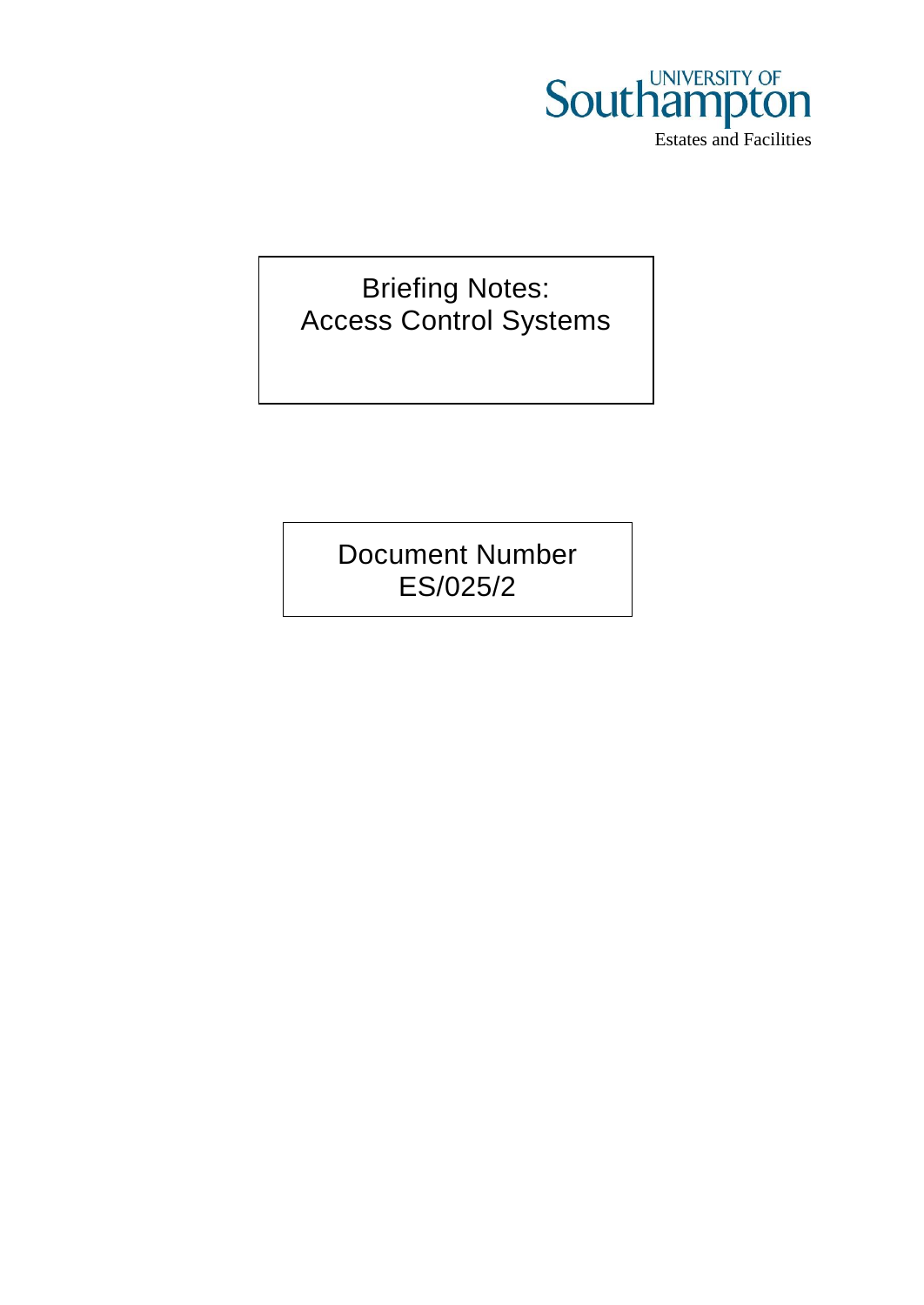# Revision Index.

|                |          | <b>Revised by</b> | <b>Revision made</b> |
|----------------|----------|-------------------|----------------------|
| 0              | 22/07/14 | <b>MWG</b>        | Issued for use       |
| $\mathbf{1}$   | 20/11/17 | <b>MWG</b>        | Updated              |
| $\overline{2}$ | 13/06/18 | <b>MWG</b>        | Updated              |
|                |          |                   |                      |
|                |          |                   |                      |
|                |          |                   |                      |
|                |          |                   |                      |
|                |          |                   |                      |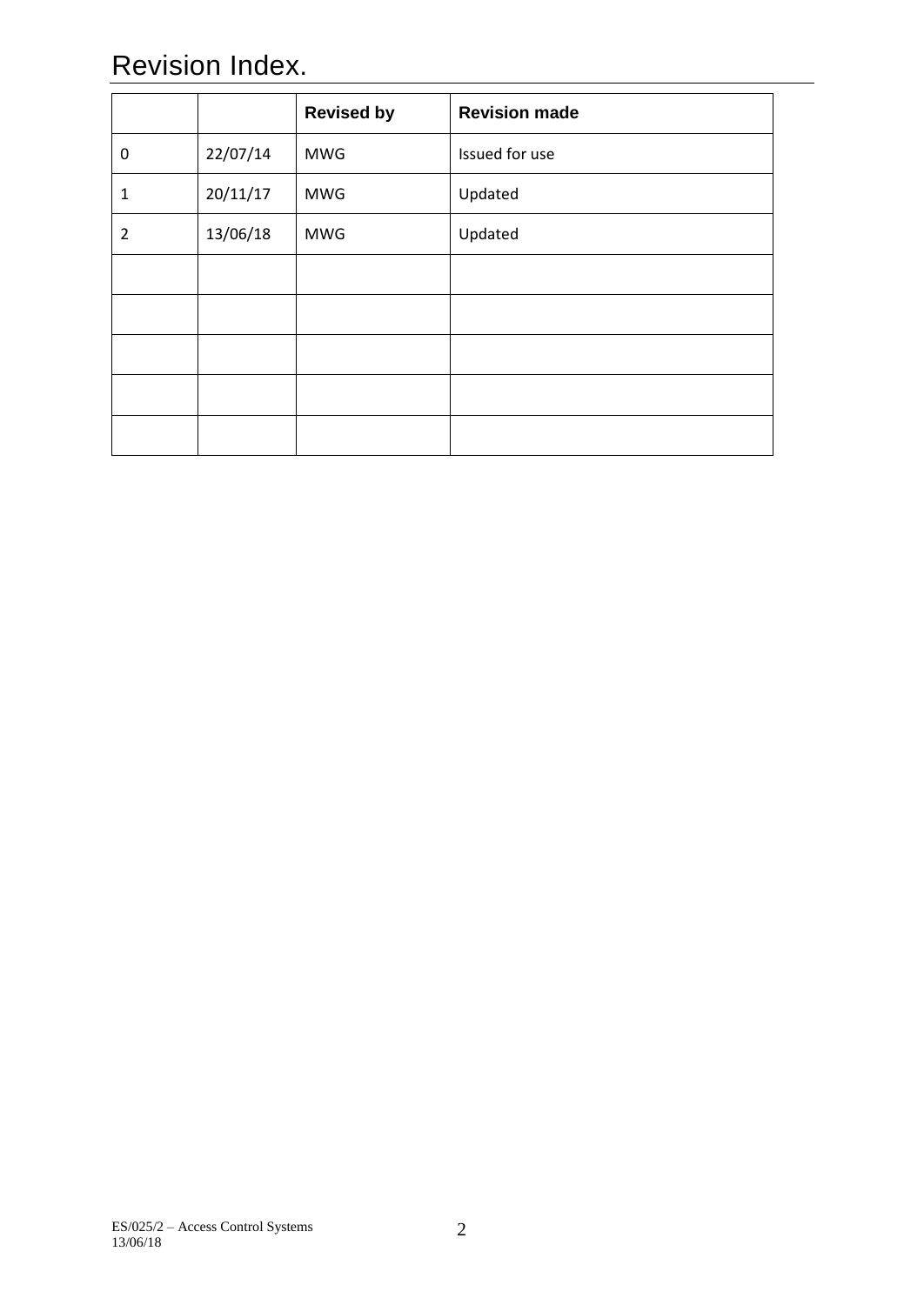# **ACCESS CONTROL**

# **General Compliance**

The access control system must provide a secure and monitored perimeter to the building and internal doors, or complex of buildings if linked in any way.

All access control systems are to be designed, programmed and installed by G4S Fire & Security Systems to fully integrate with the existing master University Access Control system, complete with the provision of all required master terminal graphics/system maps. If not connected to the University Master system all safety devices must still be installed ie. Local emergency Break-glass and fire alarm interfaces.

The systems will operate with the standard University ID cards, which are currently a Philips Mifare type A, proximity card. No sector of the card is reserved for access control and the systems must operate using the card's unique serial number located within the directory sector.

Power requirements (240v ac) and all other cabling and containment may be provided and installed by others, to G4S Fire & Security Systems requirements.

All required network connection points to be provided by others at positions detailed by G4S Fire & Security Systems.

The University iSolutions department will be responsible for providing the information on the LAN addresses.

All card readers are to be provided with PIN key-pads to allow for the additional functions required by security, to control and override system door commands. (G4 Series 711) S843 Type,

In general, access controlled perimeter doors will be unlocked automatically by their associated fire alarm systems. In addition, local, green monitored and audible emergency break-glass units will be provided to allow emergency egress as required, outside of a fire condition.

Fire interlock relays must be provided by the Fire Alarm installer, adjacent to all G4S Fire & Security Systems controllers and auxiliary lock power supply units.

 All Battery back-up power supplies for locks and controller supplies must maintain full system operation for a minimum of 30 minutes, but some situation may merit a longer battery backup , depending on risk and consequences of failure.

All external door locking to be of the magnetic types where no mechanical components are used for the actual door locking, types to be chosen as appropriate to each door set but must be of the 'monitored' type.

All internal electric door locking to be of the magnetic type are to be fail safe, failing in the unlocked position, (current-less).

All internal electric door locking to be of the magnetic type, Where the door is on the route of an alternative emergency escape route ie. Staircases MUST be provided with a green emergency breakglass unit on the un-secure side.

# **Locking**

All locking will be of the magnetic type suitable to size of door.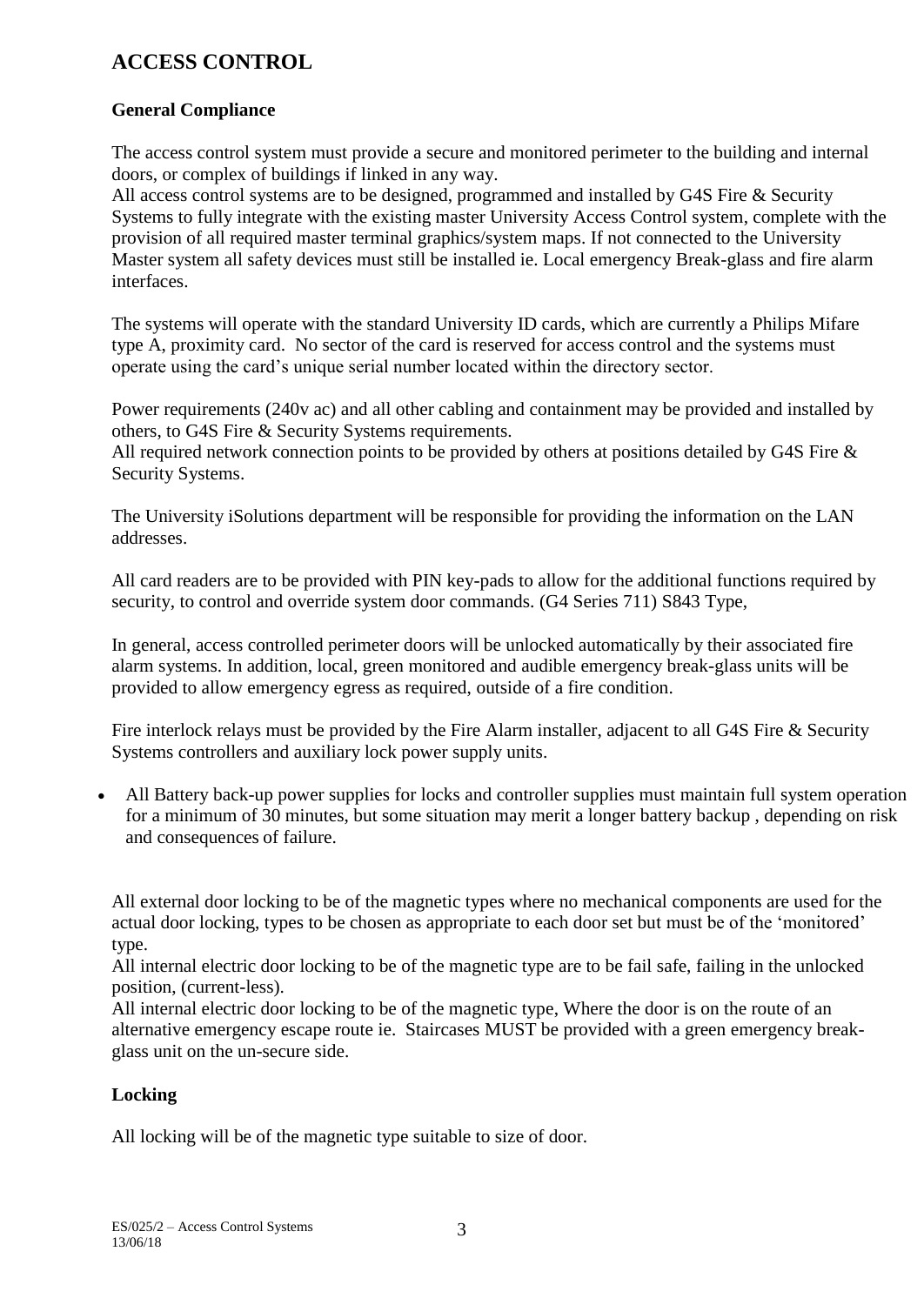Abloy EL415 and EL560 locks can be used but only if magnetic locking cannot be installed and must be approved by the University access control Engineer before installation.

# **iSolutions Hub Rooms –Coms Rooms**

Please note that Access control is **NOT** fitted to any rooms and is by key operation, **PLEASE** refer to iSoluitons specification.

# **Non standard access systems.**

All non standard access systems not connected to the University main access control G4S Fire & Security Systems.

i.e. Bewator or any stand alone systems must have the same safety features as that of the main University Access control system, doors should be fitted with a magnetic lock to fail open/unlocked in a fire condition or power outage and an emergency break-glass to be situated adjacent to the door.

# **Automatic doors in general.**

Swing open, or Power closer types, are to be provided with maglocks which must de-power on a fire alarm signal or emergency break glass activation. Egress to be gained by physically opening the unlocked door.

Sliding type doors are to be provided with integral locking which must de-power on a fire alarm signal, or activation of the local emergency break-glass unit, AND must move the door(s) to the fully open position. Sufficient battery back-up is to be provided to maintain the door operational under power fail conditions for a minimum period of 30 minutes. An independent battery source is also required, of sufficient capacity to guarantee door opening, after the operational battery back-up is exhausted. Additionally, an alarm output is to be provided for the access control system indicating when the operational battery back-up is exhausted, as the building will be rendered unsecured at this point.

On a power outage all doors must operate as if in a fire condition.

# **Network Connections**

Each individual building will have at least one nominated master controller for connection to the University TCP/IP network. Final connection must not terminate in a wall plate but, the cable is to be taken inside of the controller and terminated in the required RJ45 plug for direct connection into the controller's LAN card.

# **Door Controllers**

Door controllers are to be distributed throughout the building as required and located within suitable rising ducts or plant rooms as close as possible to the doors they control.

Maximum mounting height of the door controllers, and their associated power supplies, to be no more than 2m from the finished floor.

Controller types to be selected as the most efficient combination for the number of readers installed and minimum sub-bus interconnection distance but for cost a 4 doors controller would normally be installed for new installations.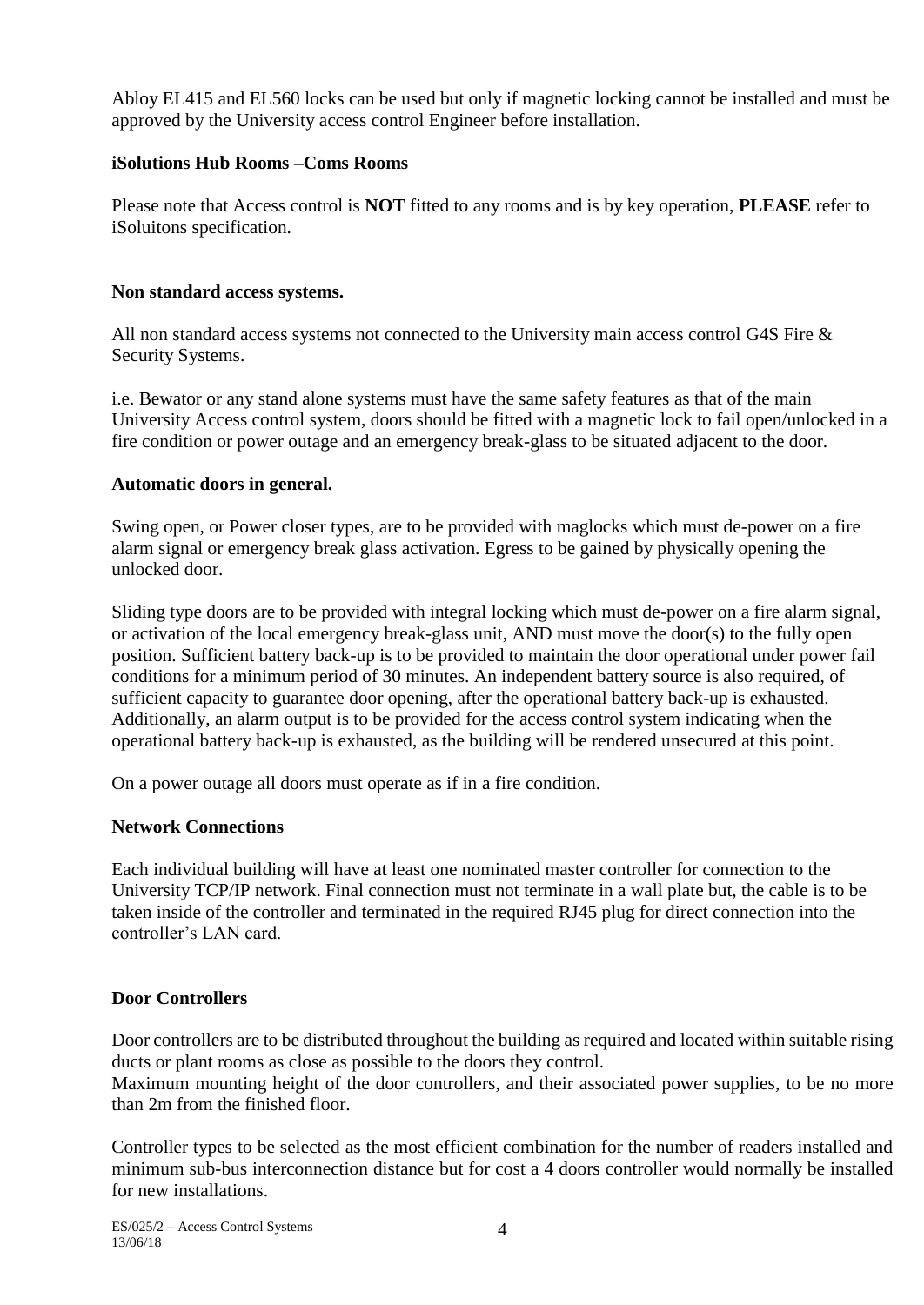All door controllers must use the M2150 Series multiNODE controllers with a minimum card capacity of 100,000.

# **Hardware Requirements (Revision 3 June 2018)**

|                |                         | A1 Single leaf perimeter door     | Magnetic lock                                                      | card reader both sides     | Open during day; card entry/exit night                               |  |  |
|----------------|-------------------------|-----------------------------------|--------------------------------------------------------------------|----------------------------|----------------------------------------------------------------------|--|--|
|                |                         | A2 Double leaf perimeter door     | Magnetic locks                                                     | card reader both sides     | Open during day; card entry/exit night                               |  |  |
|                |                         | A3 Single leaf perimeter door     | Magnetic locks                                                     | card reader both sides     | 24hr card entry/exit only                                            |  |  |
|                |                         | A4 Double leaf perimeter door     | Magnetic lock                                                      | card reader both sides     | 24hr card entry/exit only                                            |  |  |
| <b>B</b> 1     |                         | Single leaf perimeter door        | Magnetic lock                                                      | no readers                 | Open during day; no access at night                                  |  |  |
|                |                         | B2 Double leaf perimeter door     | Magnetic locks                                                     | no readers                 | Open during day; no access at night                                  |  |  |
|                |                         |                                   |                                                                    |                            |                                                                      |  |  |
|                |                         | C1 Single leaf perimeter door     | Magnetic lock                                                      | Emergency exit, no readers | No general access day or night                                       |  |  |
|                |                         | Double leaf perimeter door        | Magnetic locks                                                     | Emergency exit, no readers | No general access day or night                                       |  |  |
|                |                         | D1 Automatic perimeter door       | lock signal                                                        | card reader both sides     | Automatic during day; card entry/exit night                          |  |  |
| E1             |                         | Single leaf internal office door  | Magnetic lock                                                      | card reader corridor side  | Card entry, pass-back exit at all times                              |  |  |
| E <sub>2</sub> |                         | Double leaf internal office door  | Magnetic locks                                                     | card reader corridor side  | Card entry, pass-back exit at all times                              |  |  |
| F1             |                         | Single leaf internal link door    | Magnetic lock                                                      | card reader both sides     | Open during day; card entry/exit night                               |  |  |
| F <sub>2</sub> |                         | Double leaf internal link door    | Magnetic locks                                                     | card reader both sides     | Open during day; card entry/exit night                               |  |  |
|                |                         | F3 Double leaf internal link door | Magnetic locks                                                     | card reader one side       | Open during day; card entry/pass-back exit night                     |  |  |
|                | F4 Single leaf          | internal link door                | Magnetic lock                                                      | card reader one side       | Open during day; card entry/pass-back exit night                     |  |  |
|                |                         | F5 Double leaf internal link door | Magnetic locks                                                     |                            | no readers; key barrel both sides Open during day; no entry at night |  |  |
|                | F6 Single leaf          | internal link door                | Magnetic lock                                                      |                            | no readers; key barrel both sides Open during day; no entry at night |  |  |
|                | G1 Addition             | Key override facility             | Magnetic locks                                                     |                            |                                                                      |  |  |
|                | G <sub>2</sub> Addition | Card override facility            | Magnetic locks                                                     |                            |                                                                      |  |  |
|                | G3 Addition             | Electric hold-open                | Magnetic locks                                                     |                            |                                                                      |  |  |
|                | G4 Addition             | Local alarm                       | auxiliary local audible alarm unit                                 |                            |                                                                      |  |  |
|                | G5 Addition             | Local sounder                     | auxiliary local sounder triggered by local access system interface |                            |                                                                      |  |  |

# **General Requirement**

- Master Perimeter door alarm for each building for connection to University Central Control Room (CCR)
- Master Internal door alarm for each building for connection to University Central Control Room (CCR)
- 30 Minutes minimum Battery back-up, but some situation may merit a longer battery backup, depending on risk and consequences of failure
- Telephone adjacent to main door for contact with Central Control Centre (CCR) for visitor release.
- Fire Alarm connections as required for emergency door release.
- General information signage

All buildings are to be provided with a minimum of a single card controlled entry/exit point (type A or type D), electrical control/monitoring of all doors required to be open during normal working hours (type B) and monitoring of all other normally closed perimeter doors (type C). This will be funded and maintained by Estates and Facilities

Internal access control and additional card controlled entry/exit points to be determined and funded by the individual occupying departments.

Where there is a requirement for only a few internal rooms or areas to be provided with access control, these would normally be (type E) doors.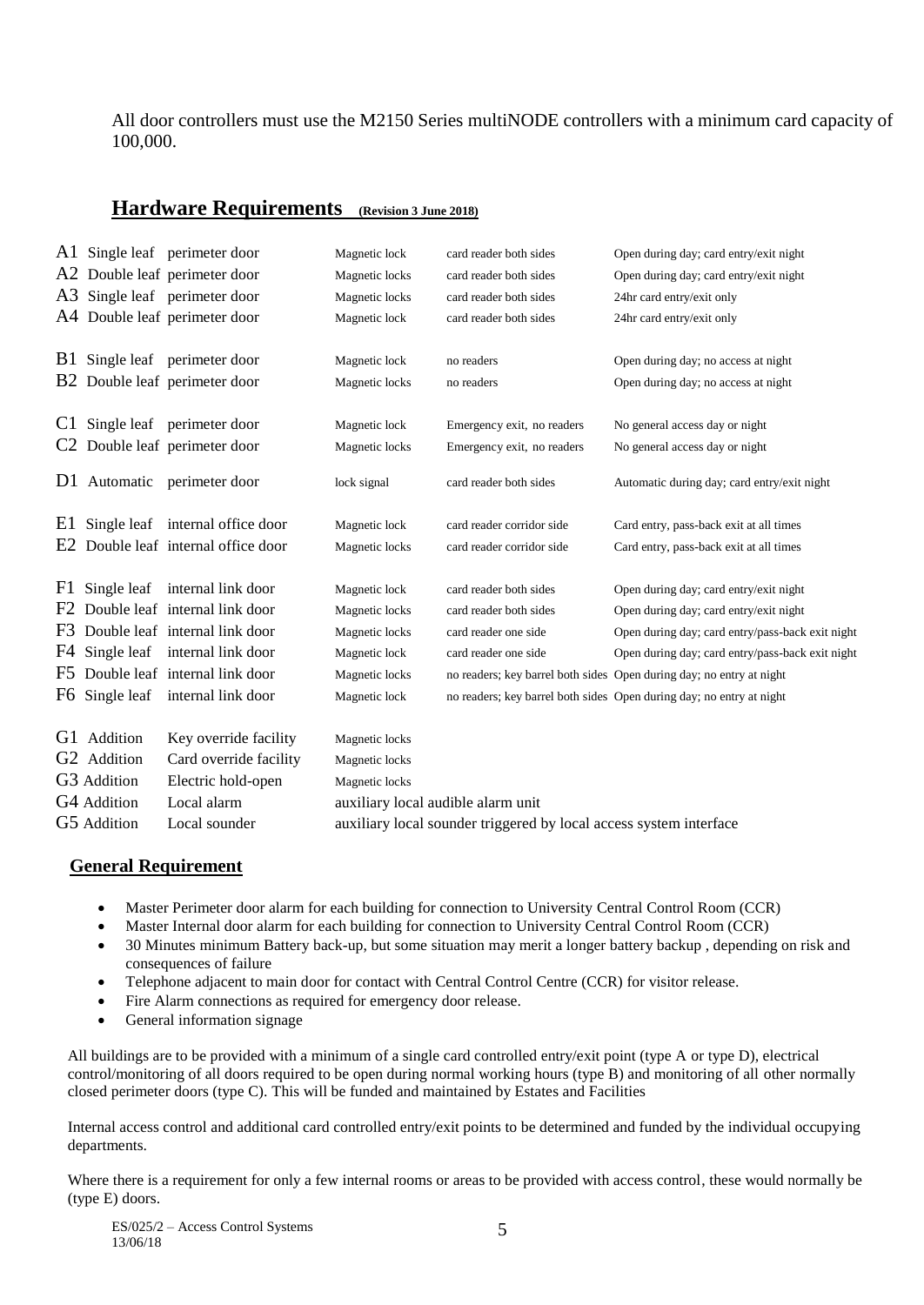Where whole floors are to be protected, consideration should be given to providing card controlled points from stair-wells and lift points to keep the number of controlled doors to a minimum.



## **Single-leaf Perimeter door Selected as Night entry/exit point.**

#### **(Unlocked during normal working hours, card access at all other times.)** To be equipped with the following:

## **In reader + PIN keypad for entry.**

- To be mounted externally, adjacent to the door, to allow easy access for normal and disabled personnel.
- Components to be weathered to IP65 or equivalent.
- Cabling to be contained within the door frame extrusions where possible.
- External cabling to be run in steel conduit and provided with a tamper loop.

#### **Exit reader + PIN keypad**

- To be mounted internally, adjacent to the door, to allow easy access for normal and disabled personnel.
- All exposed cabling to be provided with a tamper loop.

#### **Door monitoring contact.**

- To be of the magnet/reed type mounted internally, generally above the mechanical lock, giving the maximum practical distance from the hinge side.
- All exposed cabling to be provided with a tamper loop.

#### **Electric locks.**

- Mag lock suitable for size of door
- Operating voltage to be 12v dc. Internal sensing to be incorporated to prove correct locking.
- All exposed cabling to be provided with a tamper loop.

#### **Green emergency break-glass unit.**

- To be mounted internally, adjacent to the designated door to allow easy access for normal and disabled personnel.
- Primary action to directly break the door lock supply
- To be monitored at all times, generating an audible and auditable alarm event on operation.

#### **Door, frame and furniture.**

- Door must be adapted or replaced to be suitable for access control.
- Suitable door closer must be fitted.
- Deadlock latch must have no 'snib' facility.
- Deadlock Half-Euro MulTiloc barrel key mechanism to be provided on both sides of the door for system fail emergency use. Note, buildings to be vacated before emergency manual locking is engaged.
- No hold-open facilities to be provided for the door.
- Locks to be as vandal-proof as possible.

#### **Fire Alarm Interlock**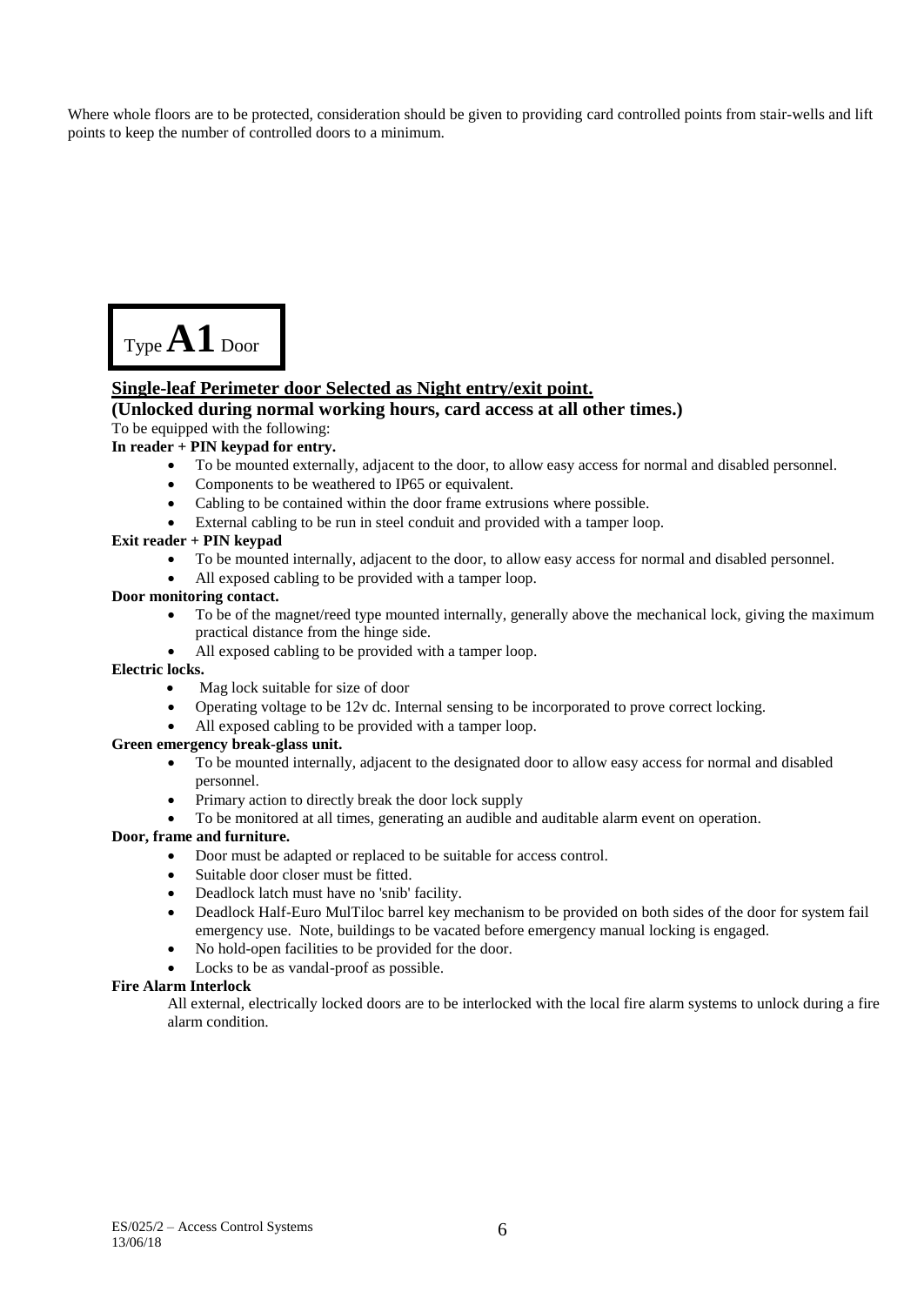

## **Double-leaf Perimeter door Selected as Night entry/exit point.**

## **(Unlocked during normal working hours, card access at all other times.)**

#### To be equipped with the following:

#### **In reader +PIN keypad for entry.**

- To be mounted externally, adjacent to the designated door, to allow easy access for normal and disabled personnel.
- Components to be weathered to IP65 or equivalent.
- Cabling to be contained within the door frame extrusions where possible.
- External cabling to be run in steel conduit and provided with a tamper loop.

#### **Exit reader + PIN keypad**

- To be mounted internally, adjacent to the designated door, to allow easy access for normal and disabled personnel.
- All exposed cabling to be provided with a tamper loop.

#### **Door monitoring contact.**

- To be of the magnet/reed type mounted internally, generally above the lock, giving the maximum practical distance from the hinge side and capable of monitoring both doors.
- All exposed cabling to be provided with a tamper loop.

#### **Electric locks.**

- Mag lock suitable for size of door
- Operating voltage to be 12v dc. Internal sensing to be incorporated to prove correct locking.
- All exposed cabling to be provided with a tamper loop.
- Both doors to be fitted with independent magnetic locks to allow only a single leaf to be released to provide access on against a valid card read during locked periods.

#### **Green emergency break-glass unit.**

- To be mounted internally, adjacent to the designated door to allow easy access for normal and disabled personnel.
- Primary action to directly break the door lock supply
- To be monitored at all times, generating an audible and auditable alarm event on operation.

#### **Doors, frames and furniture.**

.

- Doors must be adapted or replaced to be suitable for access control.
- Suitable door closers must be fitted.
- Deadlock Half-Euro MulTiloc barrel key mechanism to be provided on both sides of the door for system fail emergency use. Note, buildings to be vacated before emergency manual locking is engaged.
- Second leaf doors to be provided with manual bolting facilities top and bottom, for system fail emergency use only, star-key operated to prevent normal use.
- No hold-open facilities to be provided for the doors.
- Locks to be as vandal-proof as possible.

## **Fire Alarm Interlock**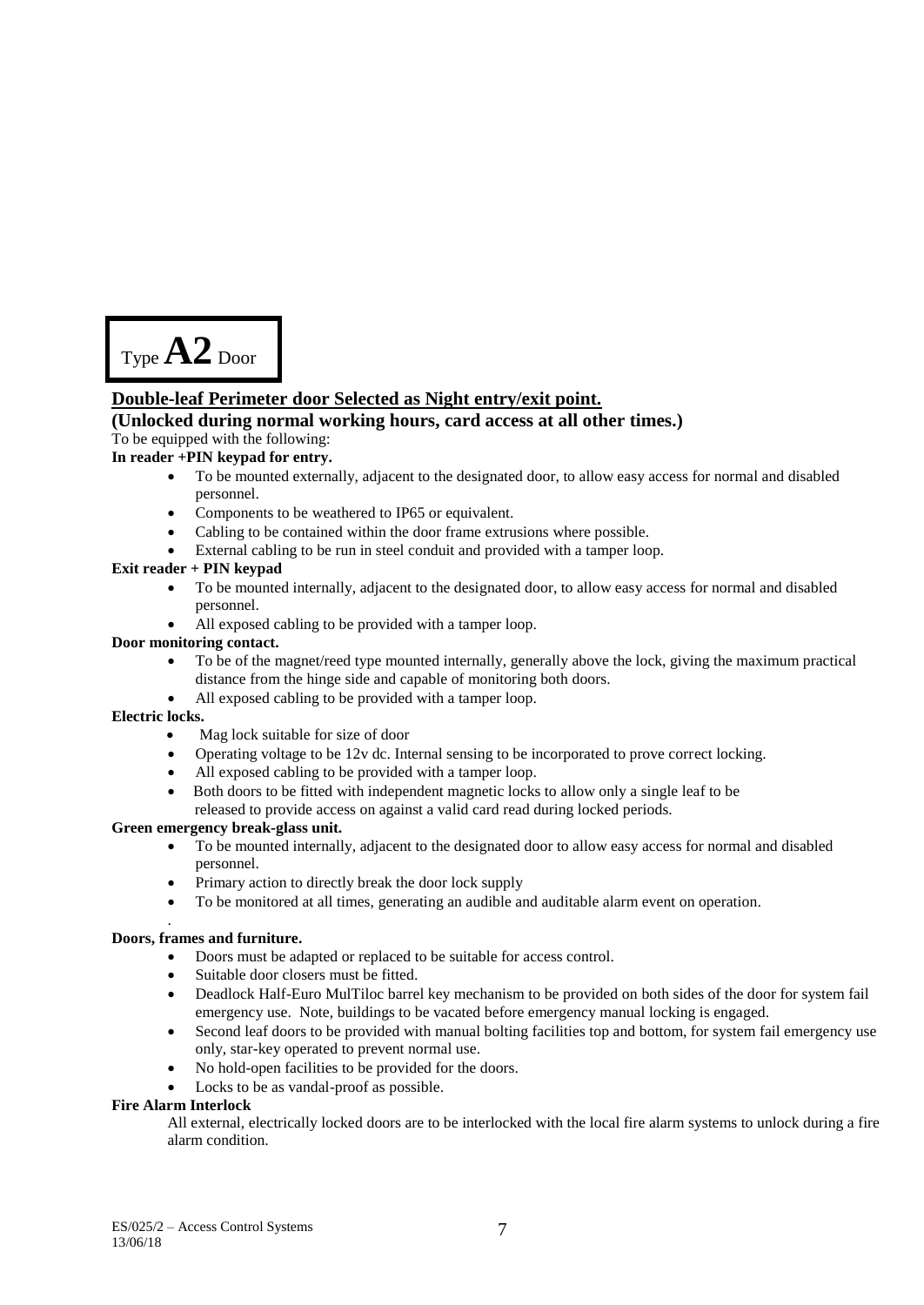Type **A3** Door

## **Single-leaf Perimeter door**

#### **(24hr card access only.)**

To be equipped with the following:

#### **In reader + PIN keypad for entry.**

- To be mounted externally, adjacent to the door, to allow easy access for normal and disabled personnel.
- Components to be weathered to IP65 or equivalent.
- Cabling to be contained within the door frame extrusions where possible.
- External cabling to be run in steel conduit and provided with a tamper loop.

#### **Exit reader + PIN keypad**

- To be mounted internally, adjacent to the door, to allow easy access for normal and disabled personnel.
- All exposed cabling to be provided with a tamper loop.

#### **Door monitoring contact.**

- To be of the magnet/reed type mounted internally, generally above the mechanical lock, giving the maximum practical distance from the hinge side.
- All exposed cabling to be provided with a tamper loop.

#### **Electric locks.**

- Mag lock suitable for size of door
- Operating voltage to be 12v dc. Internal sensing to be incorporated to prove correct locking.
- All exposed cabling to be provided with a tamper loop.

#### **Green emergency break-glass unit.**

- To be mounted internally, adjacent to the designated door to allow easy access for normal and disabled personnel.
- Primary action to directly break the door lock supply
- To be monitored at all times, generating an audible and auditable alarm event on operation.

#### **Door, frame and furniture.**

- Door must be adapted or replaced to be suitable for access control.
- Suitable door closer must be fitted.
- Night/mortise latch must have no 'snib' facility.
- Deadlock with half-Euro MulTiloc barrel key mechanism provided on the both side of the door for system fail emergency use only. Note, buildings to be vacated before emergency manual locking is engaged.
- No hold-open facilities to be provided for the door.
- Locks to be as vandal-proof as possible.

#### **Fire Alarm Interlock**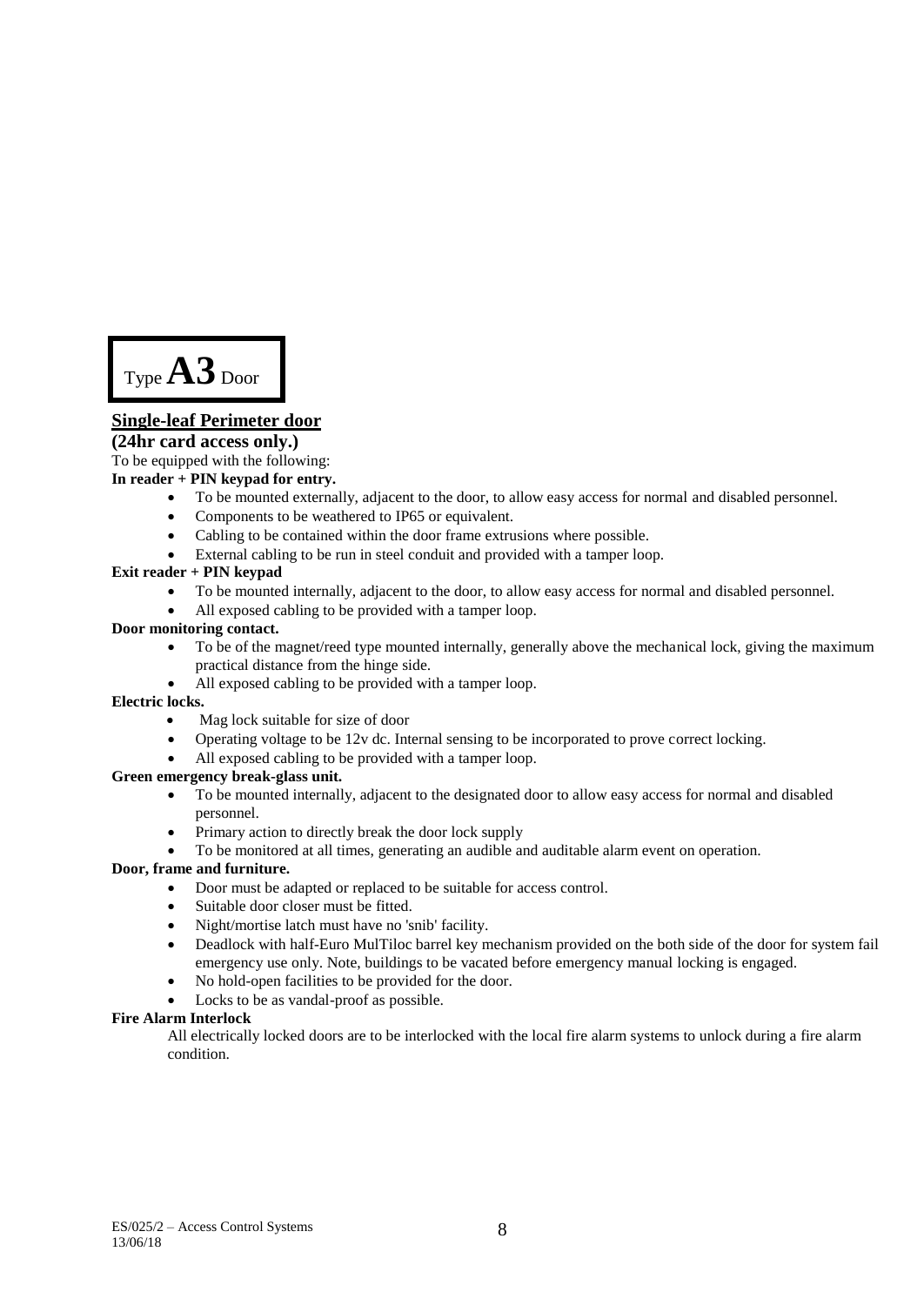Type **A4** Door

# **Double-leaf Perimeter door**

## **(24hr locked card access only.)**

To be equipped with the following:

#### **In reader +PIN keypad for entry.**

- To be mounted externally, adjacent to the designated door, to allow easy access for normal and disabled personnel.
- Components to be weathered to IP65 or equivalent.
- Cabling to be contained within the door frame extrusions where possible.
- External cabling to be run in steel conduit and provided with a tamper loop.

#### **Exit reader +PIN keypad**

- To be mounted internally, adjacent to the designated door, to allow easy access for normal and disabled personnel.
- All exposed cabling to be provided with a tamper loop.

#### **Door monitoring contacts.**

- Required for each individual door leaf.
- As required to be of the magnet/reed type mounted internally, generally on the top edge of the doors, at the maximum practical distance from the hinge side. If strike lock option is used, a single contact set mounted generally above the strike lock to be used to monitor both doors in conjunction with the bolt monitoring facility of the lock.
- All exposed cabling to be provided with a tamper loop.

#### **Electric locks.**

- Mag lock suitable for size of door
- Operating voltage to be 12v dc. Internal sensing to be incorporated to prove correct locking.
- All exposed cabling to be provided with a tamper loop.
- Both doors to be fitted with independent magnetic locks to allow only a single leaf to be released to provide access on against a valid card read during locked periods.

## **Green emergency break-glass unit.**

- To be mounted internally, adjacent to the designated door to allow easy access for normal and disabled personnel.
- Primary action to directly break the door lock supply.
- To be monitored at all times, generating an audible and auditable alarm event on operation.

## **Doors, frames and furniture.**

- Doors must be adapted or replaced to be suitable for access control.
- Suitable door closers must be fitted.
- Deadlock Half-Euro MulTiloc barrel key mechanism to be provided on both sides of the door for system fail emergency use. Note, buildings will be vacated when emergency manual locking is engaged.
- Second leaf doors to be provided with manual bolting facilities top and bottom, for system fail emergency use only, star-key operated to prevent normal use.
- No hold-open facilities to be provided for the doors.
- Locks to be as vandal-proof as possible.

## **Fire Alarm Interlock**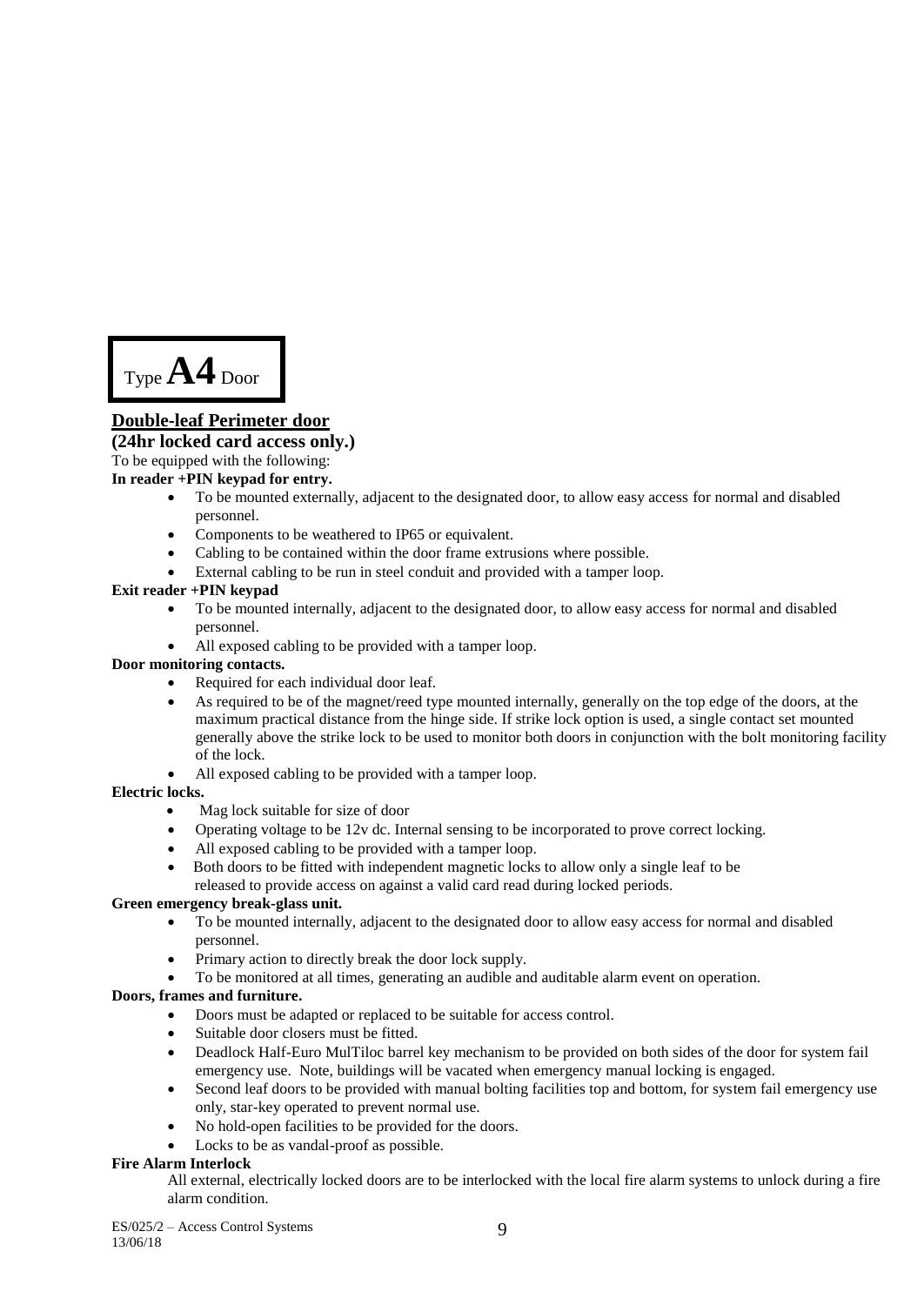Type **B1** Door

## **Single-leaf Perimeter doors used as normal entry/exit point**

## **(Unlocked during normal working hours only.)**

To be equipped with the following:

#### **Door monitoring contact.**

- To be of the magnet/reed type mounted internally, generally above the mechanical lock, giving the maximum practical distance from the hinge side.
- All exposed cabling to be provided with a tamper loop.

#### **Electric locks.**

- Mag lock suitable for size of door
- Operating voltage to be 12v dc. Internal sensing to be incorporated to prove correct locking.
- All exposed cabling to be provided with a tamper loop.

#### **Green emergency break-glass unit.**

- To be mounted internally, adjacent to the designated door to allow easy access for normal and disabled personnel.
- Primary action to directly break the door lock supply
- To be monitored at all times, generating an audible and auditable alarm event on operation.

#### **Door, frame and furniture.**

- Door must be adapted or replaced to be suitable for access control.
- Suitable door closer must be fitted.
- Night/mortise latch must have no 'snib' facility.
- Deadlock with half-Euro MulTiloc barrel key mechanism provided on the both side of the door for system fail emergency use only. Note, buildings will be vacated when emergency manual locking is engaged.
- No hold-open facilities to be provided for the door.
- Locks to be as vandal-proof as possible.

#### **Fire Alarm Interlock**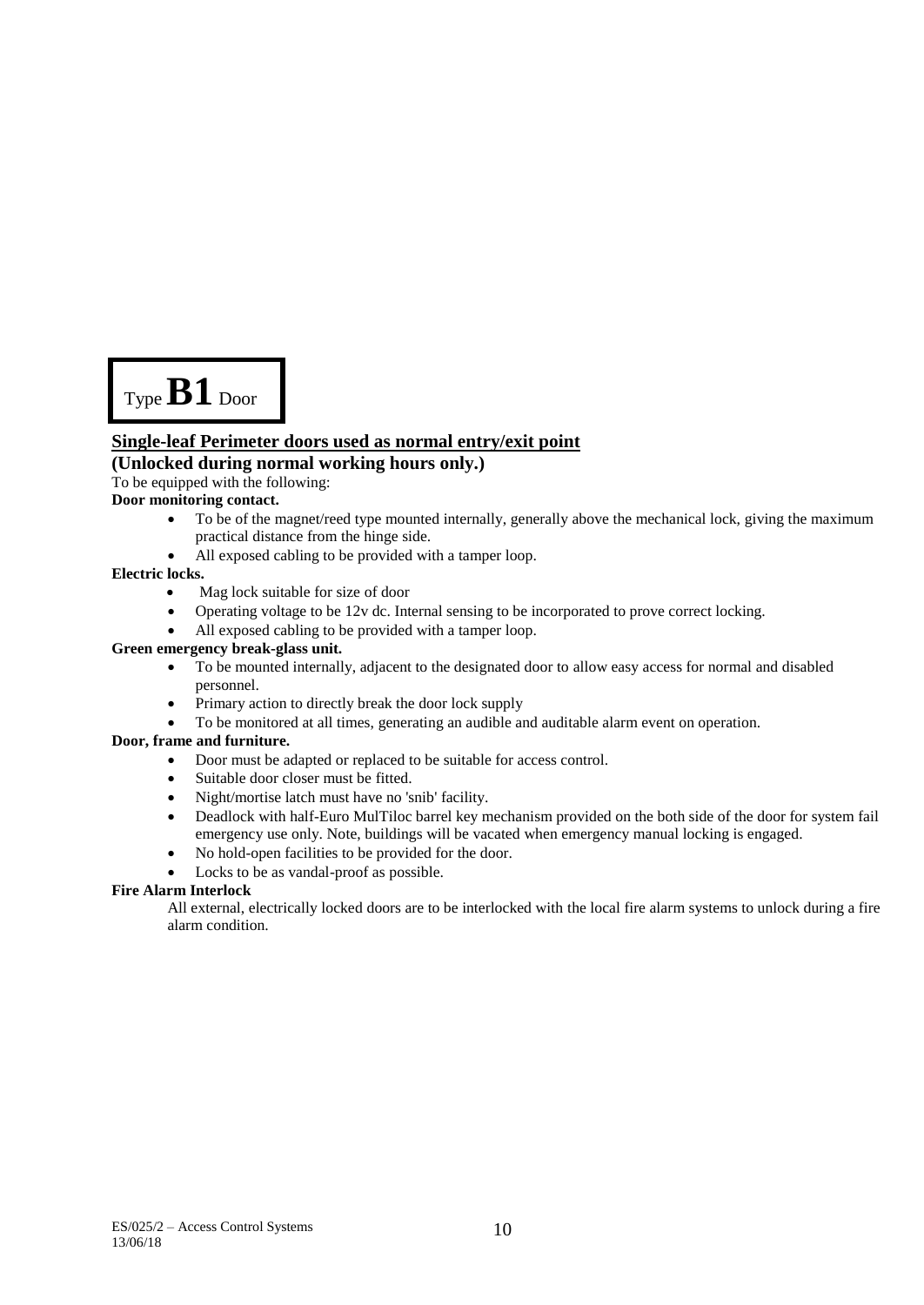Type **B2** Door

## **Double-leaf Perimeter doors used as normal entry/exit point**

## **(Unlocked during normal working hours only.)**

To be equipped with the following:

## **Door monitoring contacts.**

- Required for each individual door leaf.
- As required to be of the magnet/reed type mounted internally, generally on the top edge of the doors, at the maximum practical distance from the hinge side. If strike lock option is used, a single contact set mounted generally above the strike lock to be used to monitor both doors in conjunction with the bolt monitoring facility of the lock.
- All exposed cabling to be provided with a tamper loop.

#### **Electric locks.**

- Mag lock suitable for size of door
- Operating voltage to be 12v dc. Internal sensing to be incorporated to prove correct locking.
- All exposed cabling to be provided with a tamper loop.
- Both doors to be fitted with independent magnetic locks to allow only a single leaf to be released to provide access on against a valid card read during locked periods.

#### **Green emergency break-glass unit.**

- To be mounted internally, adjacent to the designated door to allow easy access for normal and disabled personnel.
- Primary action to directly break the door lock supply
- To be monitored at all times, generating an audible and auditable alarm event on operation.

## **Doors, frames and furniture.**

- Doors must be adapted or replaced to be suitable for access control.
- Suitable door closers must be fitted.
- Deadlock Half-Euro MulTiloc barrel key mechanism to be provided on both sides of the door for system fail emergency use. Note, buildings will be vacated when emergency manual locking is engaged.
- Second leaf doors to be provided with manual bolting facilities top and bottom, for system fail emergency use only, star-key operated to prevent normal use.
- No hold-open facilities to be provided for the doors.
- Locks to be as vandal-proof as possible.

#### **Fire Alarm Interlock**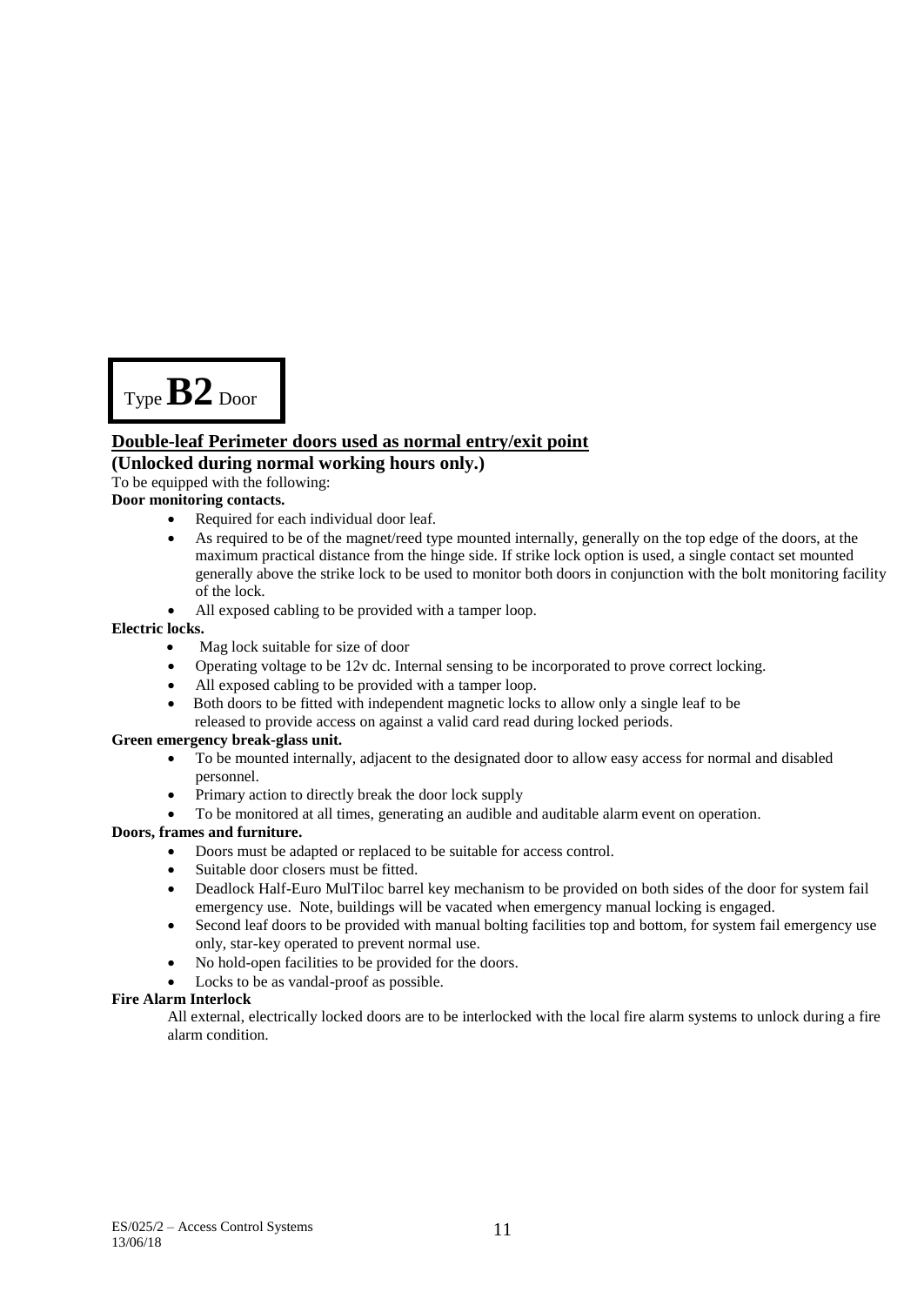Type **C1** Door

## **Single-leaf Perimeter Fire/Emergency door (Monitored for operation 24hr/day) Door monitoring contacts**

- To generate alarm on door being opened
- Required for door leaf.
- To be of the magnet/reed type mounted internally, generally on the top edge of the door, at the maximum practical distance from the hinge side.
- All exposed cabling to be provided with a tamper loop.
- Contacts set to provide 24hour monitoring.

#### **Electric locks.**

- Mag lock suitable for size of door
- Operating voltage to be 12v dc. Internal sensing to be incorporated to prove correct locking.
- All exposed cabling to be provided with a tamper loop.

#### **Green emergency break-glass unit.**

- To be mounted internally, adjacent to the designated door to allow easy access for normal and disabled personnel.
- Primary action to directly break the door lock supply
- To be monitored at all times, generating an audible and auditable alarm event on operation.

#### **Door, frame and furniture.**

- Door must be adapted or replaced to be suitable for access control.
- Suitable door closer must be fitted.
- Night/mortise latch must have no 'snib' facility.
- Deadlock with half-Euro MulTiloc barrel key mechanism provided on the both side of the door for system fail emergency use only. Note, buildings will be vacated when emergency manual locking is engaged.
- No hold-open facilities to be provided for the door.
- Locks to be as vandal-proof as possible.

#### **Fire Alarm Interlock**

All external, electrically locked doors are to be interlocked with the local fire alarm systems to unlock during a fire alarm condition.

Type **C2** Door

## **Double-leaf Perimeter Fire/Emergency door (Monitored for operation 24hr/day)**

#### **Door monitoring contacts**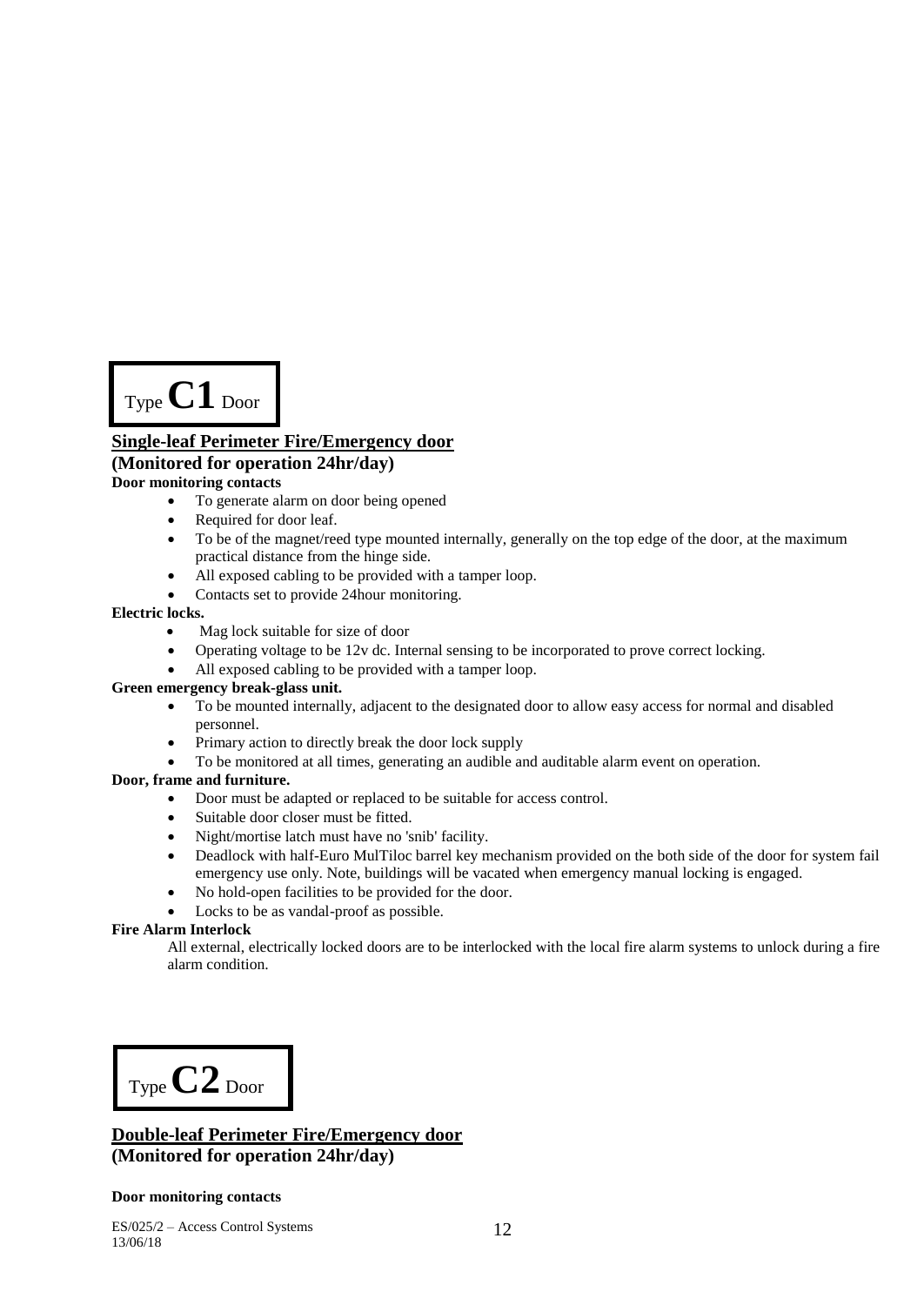- To generate alarm on door/s being opened
- Required for each individual door leaf.
- To be of the magnet/reed type mounted internally, generally on the top edge of the doors, at the maximum practical distance from the hinge side.
- All exposed cabling to be provided with a tamper loop.
- Contacts set to provide 24hour monitoring.

## **Electric locks.**

- Mag lock suitable for size of door
- Operating voltage to be 12v dc. Internal sensing to be incorporated to prove correct locking.
- All exposed cabling to be provided with a tamper loop.
- Both doors to be fitted with magnetic locks

#### **Green emergency break-glass unit.**

- To be mounted internally, adjacent to the designated door to allow easy access for normal and disabled personnel.
- Primary action to directly break the door lock supply
- To be monitored at all times, generating an audible and auditable alarm event on operation.

#### **Doors, frames and furniture.**

- Doors must be adapted or replaced to be suitable for access control.
- Suitable door closers must be fitted.
- Deadlock Half-Euro MulTiloc barrel key mechanism to be provided on both sides of the door for system fail emergency use. Note, buildings will be vacated when emergency manual locking is engaged.
- Second leaf doors to be provided with manual bolting facilities top and bottom, for system fail emergency use only, star-key operated to prevent normal use.
- No hold-open facilities to be provided for the doors.
- Locks to be as vandal-proof as possible.

#### **Fire Alarm Interlock**

All external, electrically locked doors are to be interlocked with the local fire alarm systems to unlock during a fire alarm condition.



## **Automatic Doors.**

- Automatic doors are to be capable of accepting command signals from the Access Control system.
- A voltage-free, change-over contact on the Access System will be used to change the door mode from day to night.
- A voltage-free, change-over contact on the Access System will be used to command to door open during 'night mode' from a valid card read.
- A voltage free contact on the automatic door unit to be available for use by the access control system to provide a 'door forced' alarm. If not available it must be provided as an additional contact.

#### Operation

Day mode: Normal operation, doors opening on command from local PIR switches or PUSH pad

 Night mode: Local PIR switches inhibited, doors open only via an output from the Access controller, triggered from a valid smart card read, or activation of the local internal emergency break-glass unit.

During night mode, 'door forced' alarms are to be active.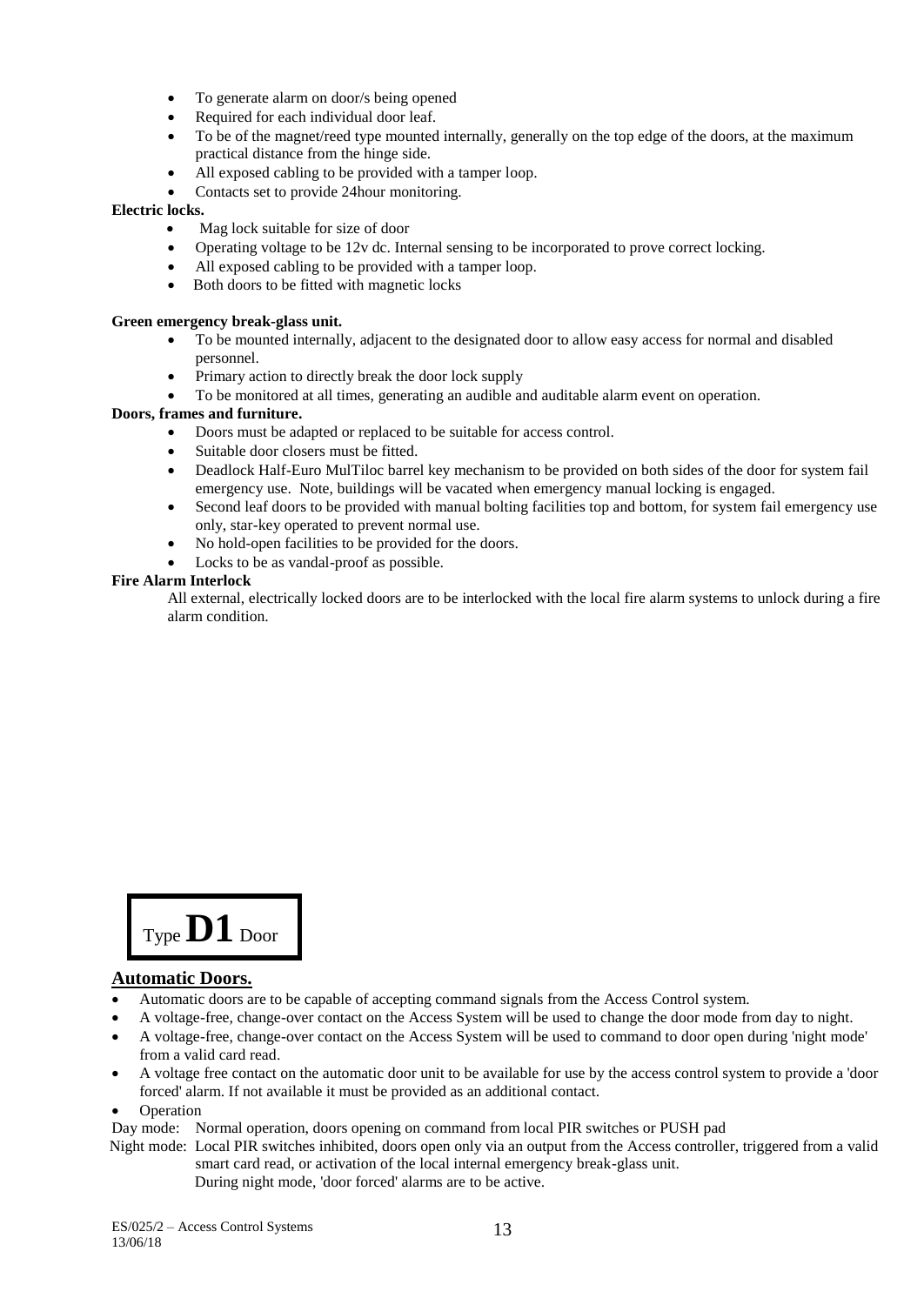During night mode the automatic door mechanism must be 'locked' and not capable of being forced open, typically by an internal sheer-lock.

- Automatic doors are to be interlocked directly to the local fire alarm systems to unlock, in the case of swing/power opener types and unlock and open in the case of slide types.
- Swing type doors to have sufficient battery back-up to allow normal operation for a minimum of 30 Minutes under full power fail conditions.
- Slide type doors to have sufficient battery back-up to allow normal operation for a minimum of 30 minutes under full power fail conditions, plus an a separate battery system to motor the doors to the open position when the operational battery-back up is exhausted.

#### To be equipped with the following:

#### **In reader + PIN keypad for entry.**

- To be mounted externally, adjacent to the designated door, to allow easy access for normal and disabled personnel.
- Components to be weathered to IP65 or equivalent.
- Cabling to be contained within the door frame extrusions where possible.
- External cabling to be run in steel conduit and provided with a tamper loop.

#### **Exit reader + PIN keypad for egress.**

- To be mounted internally, adjacent to the designated door, to allow easy access for normal and disabled personnel.
- All exposed cabling to be provided with a tamper loop.

#### **Door monitoring contacts.**

- To be of the magnet/reed type mounted internally, or preferably be part of the door control package.
- All exposed cabling to be provided with a tamper loop.

#### **Green emergency break-glass unit.**

- To be mounted internally, adjacent to the designated door to allow easy access for normal and disabled personnel.
- Primary action to directly break the door lock supply
- To be monitored at all times, generating an audible and auditable alarm event on operation.

Note: If the emergency break-glass unit is to drop the 240v ac power to the door controller, a no-volt relay will need to be provided within the door controller to provide a monitor function. This will keep segregation of the different classes of cabling at the break-glass unit.

#### **Fire Alarm Interlock**

All external, electrically locked doors are to be interlocked with the local fire alarm systems to unlock during a fire alarm condition.



## **Internal single-leaf door. (Office, Laboratory or Store)**

To be equipped with the following:

**In reader + PIN keypad for entry.** 

To be mounted adjacent to the designated door to allow easy access for normal and disabled personnel.

- **Pass-back switch (Not required when 'Night-latch' is fitted with a mechanical paddle release or Abloy EL\*\*\*\* lock fitted.)**
	- To be mounted internally adjacent to the designated door to allow easy access for normal and disabled personnel.
	- Pass-back switch action to drop lock and hold door alarm contacts for set grace time.

OPTIONS

Pass-back switch can be replaced with a PIR detector to function fully automatically.

## **Door monitoring contact**

• To be provided for the door leaf.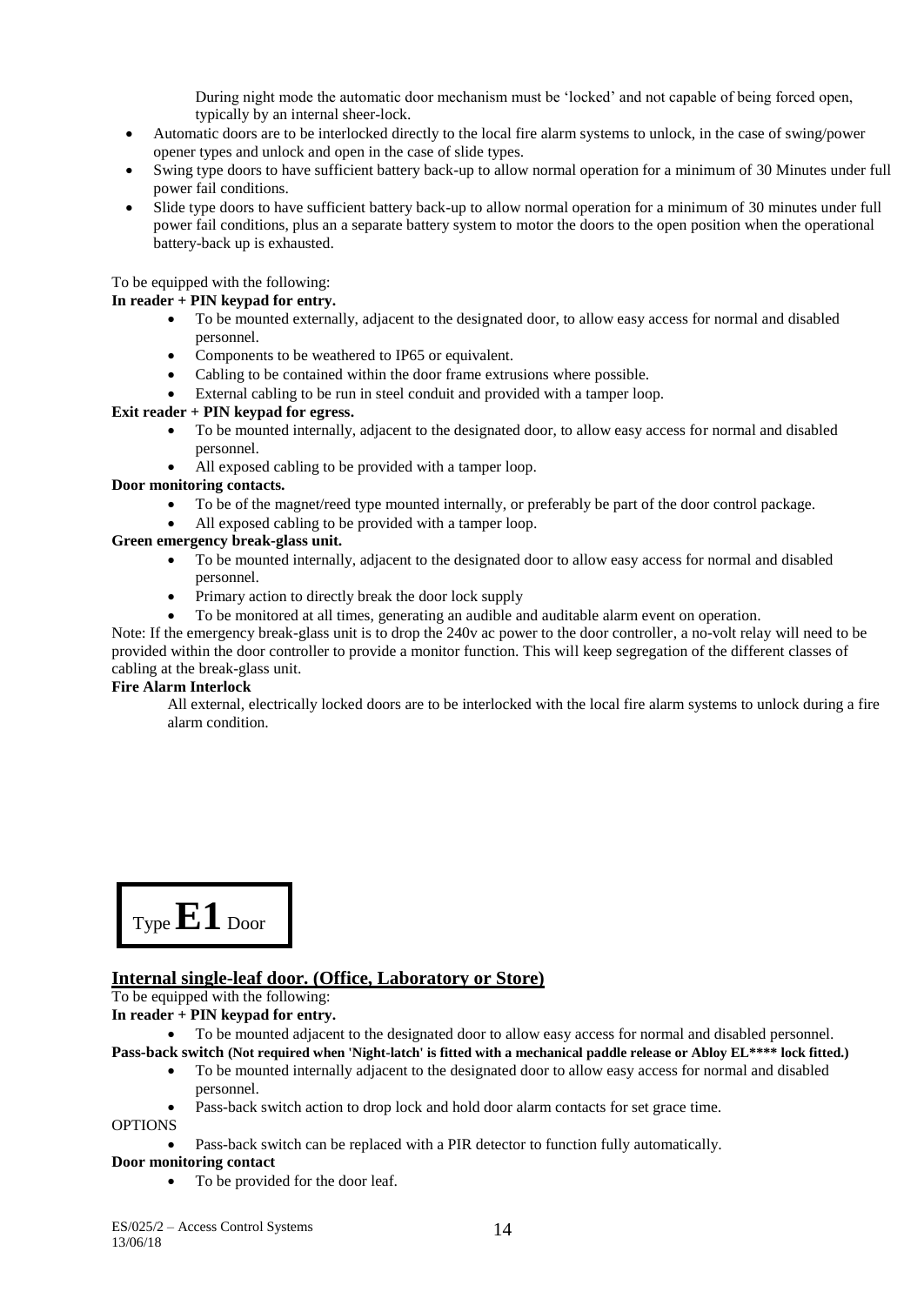As required to be of the magnet/reed type mounted internally, generally on the top edge of the doors, at the maximum practical distance from the hinge side. If strike lock option is used, a single contact set mounted generally above the strike lock to be used to monitor both doors in conjunction with the bolt monitoring facility of the lock

## **Magnetic lock**

- Mag lock suitable for size of door
- Operating voltage to be 12v dc. Internal position sensing to be incorporated to prove correct locking.
- All exposed cabling to be provided with a tamper loop.

#### **Green emergency break-glass unit. (Not required when 'Night-latch' is fitted with a mechanical paddle release or Abloy EL41X lock fitted.)**

- To be mounted internally, adjacent to the designated door to allow easy access for normal and disabled personnel.
- Primary action to directly break the door lock supply
- To be monitored at all times, generating an audible and auditable alarm event on operation.

## **Door, frame and furniture.**

- Door must be adapted or replaced to be suitable for access control.
- Suitable door closer must be fitted.
- Emergency manual night/mortise latch must have no 'snib' facility.
- Half-Euro barrel key mechanism to be provided both sides of the door for system fail emergency use.
- No hold-open facilities to be provided for the door.
- Manual lock to be vandal-proof and complete with an anti-thrust mechanism.
- Any accessible strike region to be protected by a metal guard, at least 150mm above and below the lock centre, but preferably to be of full door height.

## **Fire Alarm Interlock**

Doors are to be interlocked with the local fire alarm systems to unlock during a fire alarm condition.

Type **E2** Door

# **Internal twin-leaf door. (Office, Laboratory or store)**

To be equipped with the following:

## **In reader + PIN keypad for entry.**

To be mounted adjacent to the designated door to allow easy access for normal and disabled personnel.

**Pass-back switch (not required if Abloy EL\*\*\*\* lock used)**

- To be mounted internally adjacent to the designated door to allow easy access for normal and disabled personnel.
- Pass-back switch action to drop lock and hold door alarm contacts for set grace time.
- OPTIONS
- Pass-back switch can be replaced with a PIR detector to function fully automatically.

## **Door monitoring contacts**

- To be provided for each individual door leaf.
- As required to be of the magnet/reed type mounted internally, generally on the top edge of the doors, at the maximum practical distance from the hinge side. If strike lock option is used, a single contact set mounted generally above the strike lock to be used to monitor both doors in conjunction with the bolt monitoring facility of the lock

## **Magnetic lock,**

- Mag lock suitable for size of door
- Operating voltage to be 12v dc. Internal position sensing to be incorporated to prove correct locking.
- All exposed cabling to be provided with a tamper loop.

## Or

Double header magnetic locks may be used with full-width housings, arranged to lock / unlock independent of each other.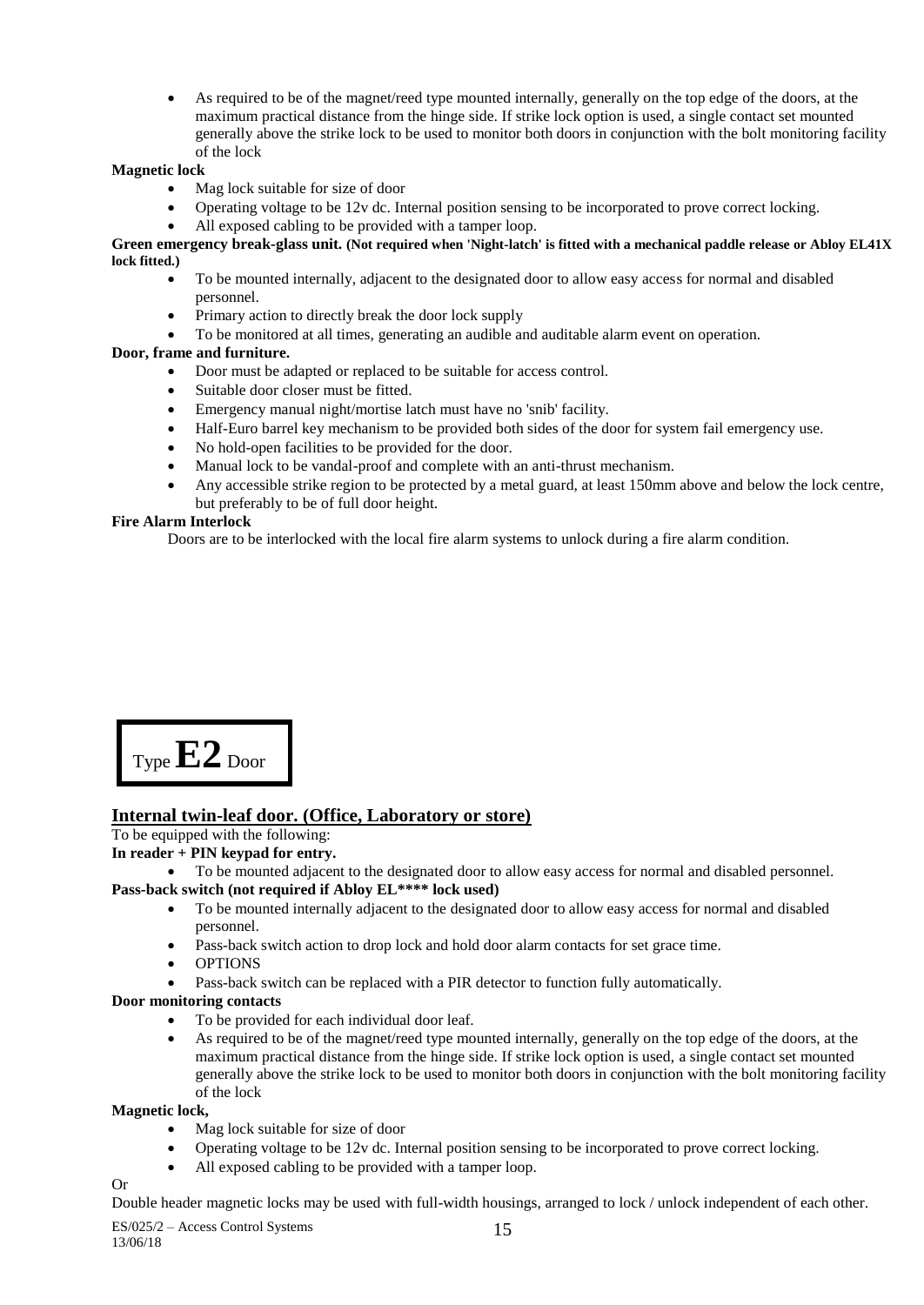#### . **Green emergency break-glass unit.**

- To be mounted internally, adjacent to the designated door to allow easy access for normal and disabled personnel.
- Primary action to directly break the door lock supply
- To be monitored at all times, generating an audible and auditable alarm event on operation.

#### **Doors, frames and furniture.**

- Doors must be adapted or replaced to be suitable for access control.
- Suitable door closers must be fitted.
- Night/mortise latch must have no 'snib' facility.
- Half-Euro barrel key mechanism to be provided on the un-secure side of the door for system fail emergency use.
- No hold-open facilities to be provided for the doors.
- Second leaf doors to be provided with manual bolting facilities top and bottom, for system fail emergency use only, star-key operated to prevent normal use.
- Lock to be vandal-proof and complete with an anti-thrust mechanism.
- Any accessible strike region to be protected by a metal guard, at least 150mm above and below the lock centre, but preferably to be of full door height.

#### **Fire Alarm Interlock**

Doors are to be interlocked with the local fire alarm systems to unlock during a fire alarm condition.

Type **F1** Door

# **Internal, single-leaf Link door,**

# **(Blocking access both ways. Normal entry/exit during building occupation times only.)**

To be equipped with the following:

## **Reader 1 + PIN keypad for entry one way.**

- To be mounted externally, adjacent to the door, to allow easy access for normal and disabled personnel.
	- Cabling to be contained within the door frame extrusions where possible.
- All exposed cabling to be provided with a tamper loop.

## **Reader 2 + PIN keypadfor entry other way.**

- To be mounted internally, adjacent to the door, to allow easy access for normal and disabled personnel.
- All exposed cabling to be provided with a tamper loop.

#### **Door monitoring contact**

- To be provided for the door.
- As required to be of the magnet/reed type mounted internally, generally on the top edge of the doors, at the maximum practical distance from the hinge side. If strike lock option is used, a single contact set mounted generally above the strike lock to be used to monitor both doors in conjunction with the bolt monitoring facility of the lock
- All exposed cabling to be provided with a tamper loop.

#### **Electric locks.**

- Mag lock suitable for size of door
- Operating voltage to be 12v dc. Internal sensing to be incorporated to prove correct locking.
- All exposed cabling to be provided with a tamper loop.

#### **Green emergency break-glass units.**

- To be mounted adjacent to, and both sides, of the designated door to allow easy access for normal and disabled personnel.
- Primary action to directly break the door lock.
- To be monitored at all times, generating an auditable alarm on operation.

#### **Door, frame and furniture.**

- Door must be adapted or replaced to be suitable for access control.
- Suitable door closer must be fitted.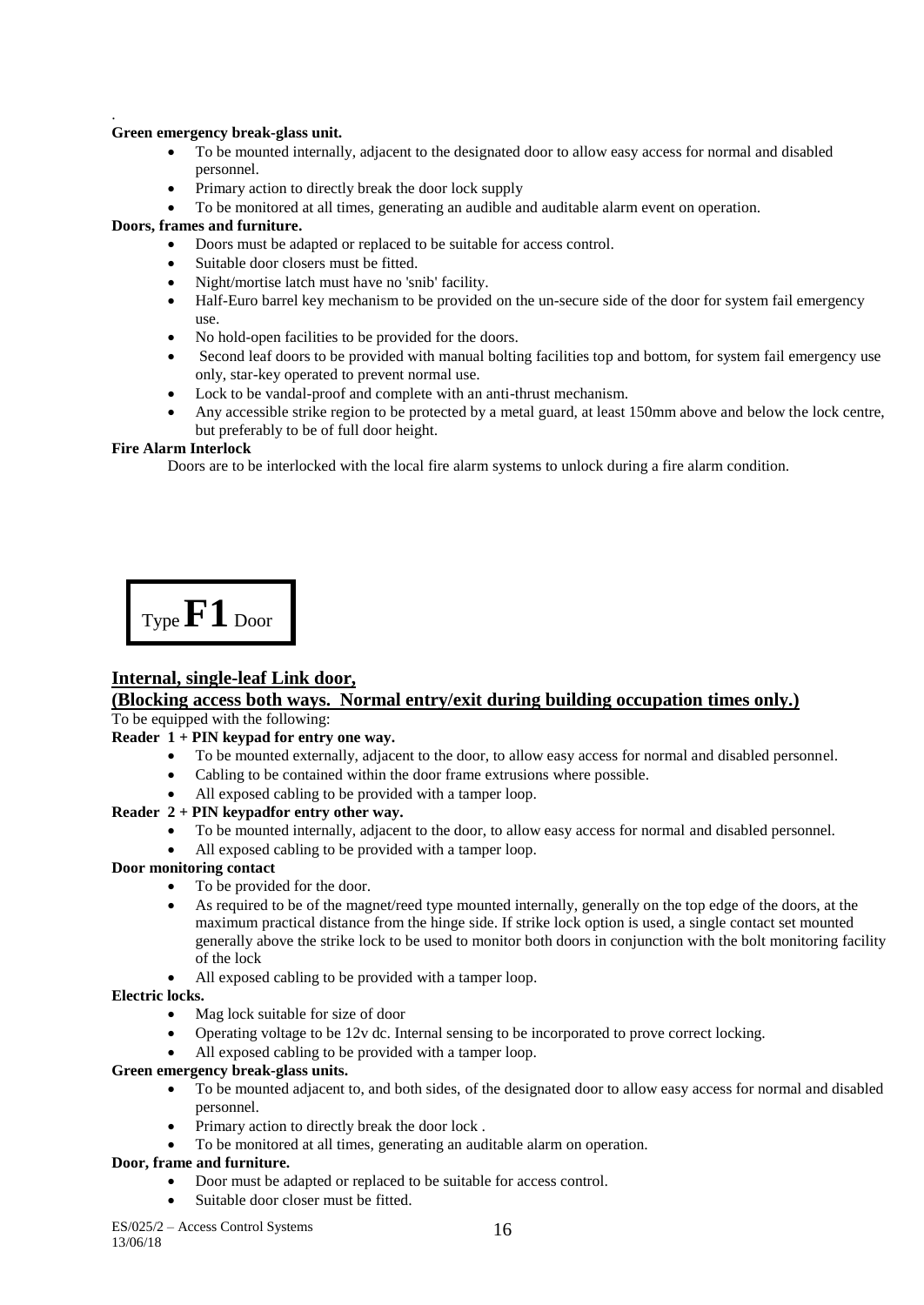- Mechanical lock must have no 'snib' facility.
- Deadlock Half-Euro MulTiloc barrel key mechanism to be provided on both sides of the door for system fail emergency use. Note, buildings will be vacated when emergency manual locking is engaged.
- No hold-open facilities to be provided for the door.
- Locks to be as vandal-proof as possible.

#### **Fire Alarm Interlock**

All internal link electrically locked doors are to be interlocked with the local fire alarm systems to unlock during a fire alarm condition.



## **Internal, double-leaf Link door,**

#### **(Blocking access both ways. Normal entry/exit during building occupation times only.)** To be equipped with the following:

#### **Reader 1+ PIN Keypad for entry one way.**

- To be mounted externally, adjacent to the door, to allow easy access for normal and disabled personnel.
- Cabling to be contained within the door frame extrusions where possible.
- All exposed cabling to be provided with a tamper loop.

## **Reader 2 +PIN keypad for entry other way.**

- To be mounted internally, adjacent to the door, to allow easy access for normal and disabled personnel.
- All exposed cabling to be provided with a tamper loop.

#### **Door monitoring contacts**

- To be provided for each individual door leaf.
- As required to be of the magnet/reed type mounted internally, generally on the top edge of the doors, at the maximum practical distance from the hinge side. If strike lock option is used, a single contact set mounted generally above the strike lock to be used to monitor both doors in conjunction with the bolt monitoring facility of the lock
- All exposed cabling to be provided with a tamper loop.

#### **Electric locks.**

- Mag lock suitable for size of door
- Operating voltage to be 12v dc. Internal sensing to be incorporated to prove correct locking.
- All exposed cabling to be provided with a tamper loop.

#### **Green emergency break-glass units.**

- To be mounted internally, adjacent to the designated door to allow easy access for normal and disabled personnel.
- Primary action to directly break the door lock supply

To be monitored at all times, generating an audible and auditable alarm event on operation.

## **Door, frame and furniture.**

- Door must be adapted or replaced to be suitable for access control.
- Suitable door closers must be fitted.
- Mechanical lock must have no 'snib' facility.
- Deadlock Half-Euro MulTiloc barrel key mechanism to be provided on both sides of the door for system fail emergency use. Note, buildings will be vacated when emergency manual locking is engaged.
- No hold-open facilities to be provided for the door.
- Second leaf doors to be provided with manual bolting facilities top and bottom, for system fail emergency use only, star-key operated to prevent normal use.
- Locks to be as vandal-proof as possible.

#### **Fire Alarm Interlock**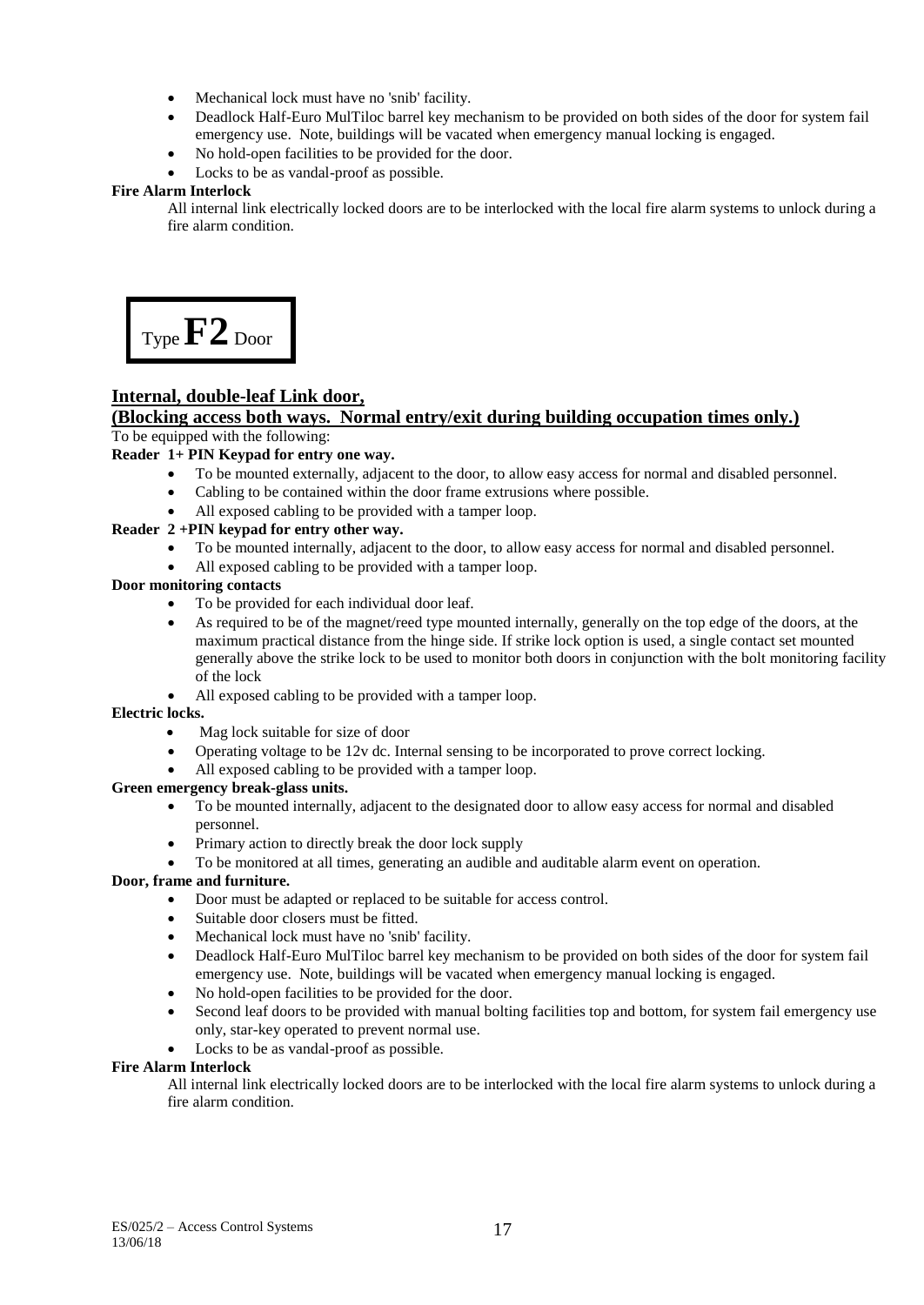

## **Internal, double-leaf Link door,**

## **(Blocking access one way. Normal entry/exit during building occupation times only.)**

#### **In reader + PIN keypad for entry.**

To be mounted adjacent to the designated door to allow easy access for normal and disabled personnel.

## **Pass-back switch (not required when using Abloy EL41X locks)**

- Switch will be on the secure side
- Switch to be mounted internally adjacent to the designated door to allow easy access for normal and disabled personnel.
- Switch action, to drop lock and hold door alarm contacts for set grace time.

#### OPTIONS

- Pass-back switch may be replaced with a PIR detector to function fully automatically.
- Internal doors which have no requirement for 'door-forced' alarms may simply have their night-latches fitted with a simple paddle release for convenience.

#### **Door monitoring contacts**

- To be provided for each individual door leaf.
- As required to be of the magnet/reed type mounted internally, generally on the top edge of the doors, at the maximum practical distance from the hinge side. If strike lock option is used, a single contact set mounted generally above the strike lock to be used to monitor both doors in conjunction with the bolt monitoring facility of the lock.
- All exposed cabling to be provided with a tamper loop.

## **Electric locks.**

- Mag lock suitable for size of door
- Operating voltage to be 12v dc. Internal sensing to be incorporated to prove correct locking.
- All exposed cabling to be provided with a tamper loop.

## **Green emergency break-glass units.**

- To be mounted internally, adjacent to the designated door to allow easy access for normal and disabled personnel.
- Primary action to directly break the door lock supply
- To be monitored at all times, generating an audible and auditable alarm event on operation.

## **Door, frame and furniture.**

- Door must be adapted or replaced to be suitable for access control.
- Suitable door closers must be fitted.
- Mechanical lock must have no 'snib' facility.
- Deadlock Half-Euro MulTiloc barrel key mechanism to be provided on both sides of the door for system fail emergency use. Note, buildings will be vacated when emergency manual locking is engaged.
- Second leaf doors to be provided with manual bolting facilities top and bottom, for system fail emergency use only, star-key operated to prevent normal use.
- No hold-open facilities to be provided for the door.
- Locks to be as vandal-proof as possible.

## **Fire Alarm Interlock**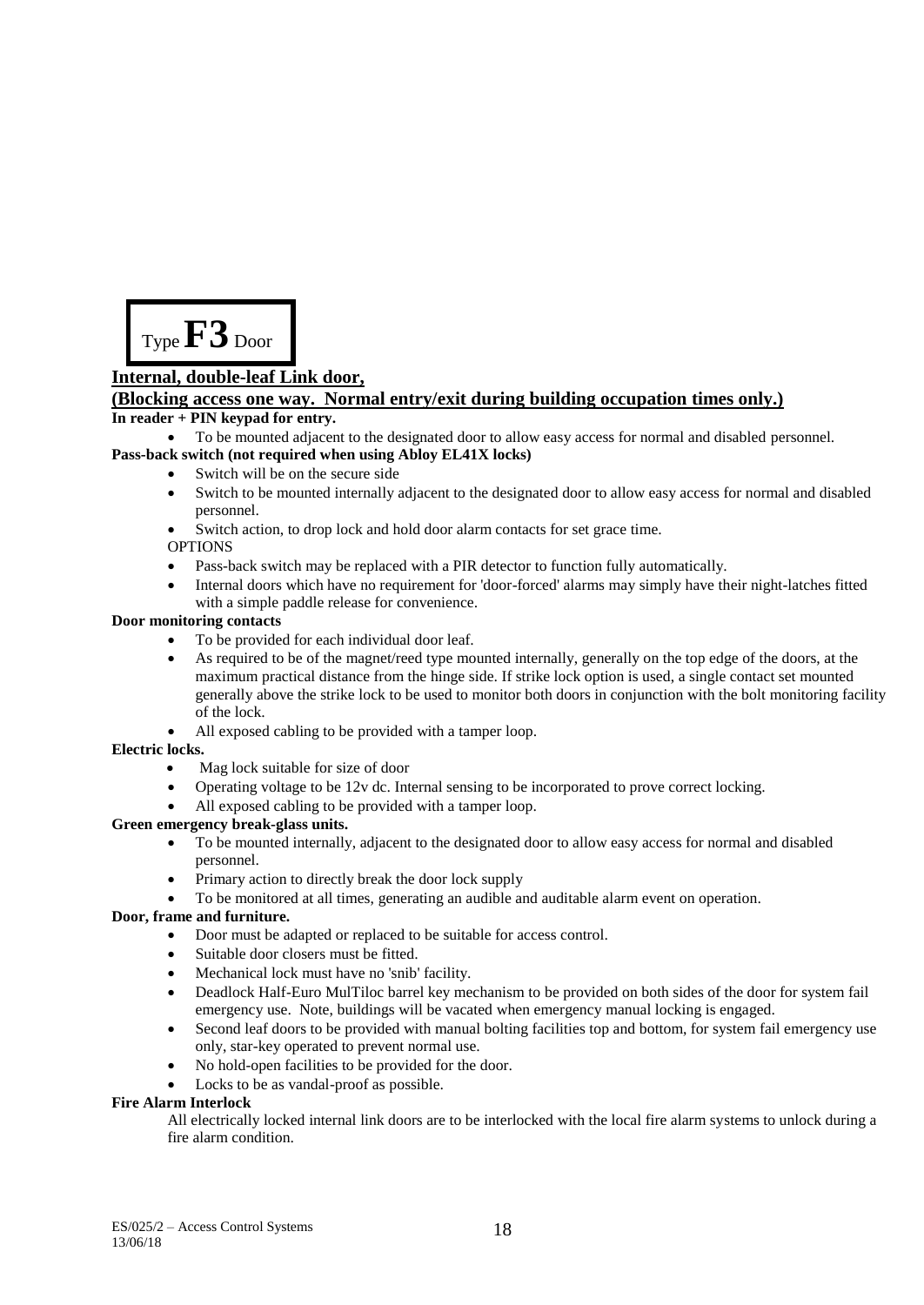

## **Internal, single-leaf Link door,**

## **(Blocking access one way. Normal entry/exit during building occupation times only.)**

#### **In reader + PIN keypad for entry.**

To be mounted adjacent to the designated door to allow easy access for normal and disabled personnel.

#### **Pass-back switch**

- Switch will be on the secure side
- Switch to be mounted internally adjacent to the designated door to allow easy access for normal and disabled personnel.
- Switch action, to drop lock and hold door alarm contacts for set grace time.

#### **OPTIONS**

- Pass-back switch may be replaced with a PIR detector to function fully automatically.
- Internal doors which have no requirement for 'door-forced' alarms may simply have their night-latches fitted with a simple paddle release for convenience.

#### **Door monitoring contacts**

- To be provided for door.
- As required to be of the magnet/reed type mounted internally, generally on the top edge of the doors, at the maximum practical distance from the hinge side. If strike lock option is used, a single contact set mounted generally above the strike lock to be used to monitor both doors in conjunction with the bolt monitoring facility of the lock.
- All exposed cabling to be provided with a tamper loop.

## **Electric lock.**

Mag lock suitable for size of door

- Operating voltage to be 12v dc. Internal sensing to be incorporated to prove correct locking.
- All exposed cabling to be provided with a tamper loop.

## **Green emergency break-glass units.**

- To be mounted internally, adjacent to the designated door to allow easy access for normal and disabled personnel.
- Primary action to directly break the door lock supply
- To be monitored at all times, generating an audible and auditable alarm event on operation.

## **Door, frame and furniture.**

- Door must be adapted or replaced to be suitable for access control.
- Suitable door closer must be fitted.
- Mechanical lock must have no 'snib' facility.
- Deadlock Half-Euro MulTiloc barrel key mechanism to be provided on both sides of the door for system fail emergency use. Note, buildings will be vacated when emergency manual locking is engaged.
- No hold-open facilities to be provided for the door.
- Locks to be as vandal-proof as possible.

## **Fire Alarm Interlock**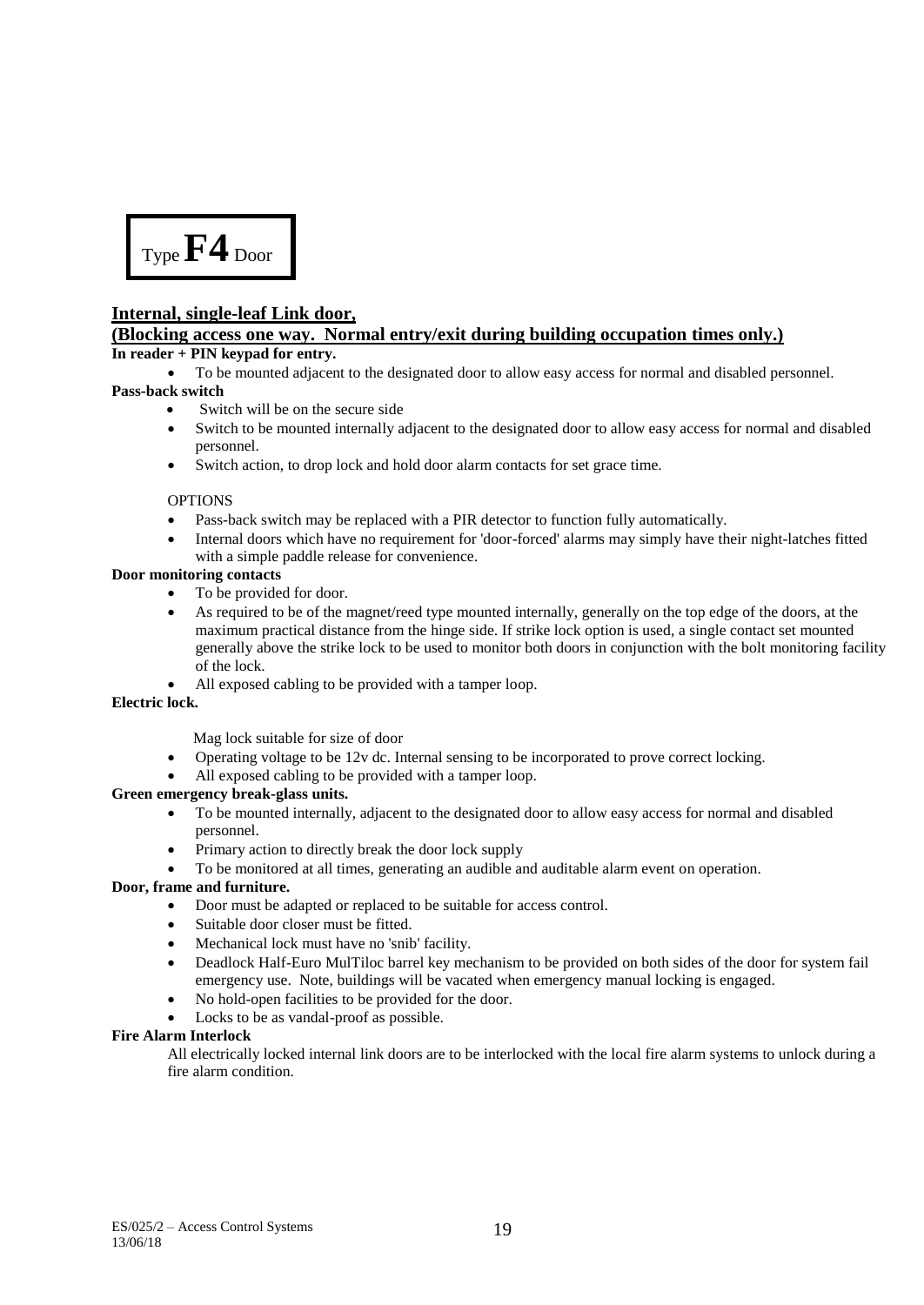Type **F5** Door

# **Internal, double-leaf Link door,**

## **(Blocking access both ways. Normal entry/exit during building occupation times only.)**

To be equipped with the following:

#### **Door monitoring contacts**

- As required to be of the magnet/reed type mounted internally, generally on the top edge of the doors, at the maximum practical distance from the hinge side. If strike lock option is used, a single contact set mounted generally above the strike lock to be used to monitor both doors in conjunction with the bolt monitoring facility of the lock.
- All exposed cabling to be provided with a tamper loop.

#### **Electric locks.**

Mag lock suitable for size of door.

- Operating voltage to be 12v dc. Internal sensing to be incorporated to prove correct locking.
- All exposed cabling to be provided with a tamper loop.

#### **Green emergency break-glass units.**

- To be mounted internally, adjacent to the designated door to allow easy access for normal and disabled personnel.
- Primary action to directly break the door lock supply
- To be monitored at all times, generating an audible and auditable alarm event on operation.

#### **Doors, frames and furniture.**

- Doors must be adapted or replaced to be suitable for access control.
- Suitable door closers must be fitted.
- Night/mortise latches must have no 'snib' facility.
- Lock mechanism to be vandal-proof and complete with an anti-thrust mechanism.
- Any accessible strike region to be protected by a guard, at least 150mm above and below the lock centre, but preferably be full door height.
- Half-Euro barrel key mechanism to be provided on both sides of the access-leaf door.
- Second leaf doors to be provided with manual bolting facilities top and bottom, for system fail emergency use only, star-key operated to prevent normal use.
- No mechanical hold-open facilities to be provided for the doors.

#### **Fire Alarm Interlock**

All electrically locked internal link doors are to be interlocked with the local fire alarm systems to unlock during a fire alarm condition.

Type **F6** Door

## **Internal, single-leaf Link door,**

# **(Blocking access both ways. Normal entry/exit during building occupation times only.)**

# To be equipped with the following:

## **Door monitoring contact**

- To be provided for the door.
- As required to be of the magnet/reed type mounted internally, generally on the top edge of the doors, at the maximum practical distance from the hinge side. If strike lock option is used, a single contact set mounted generally above the strike lock to be used to monitor both doors in conjunction with the bolt monitoring facility of the lock.
- All exposed cabling to be provided with a tamper loop.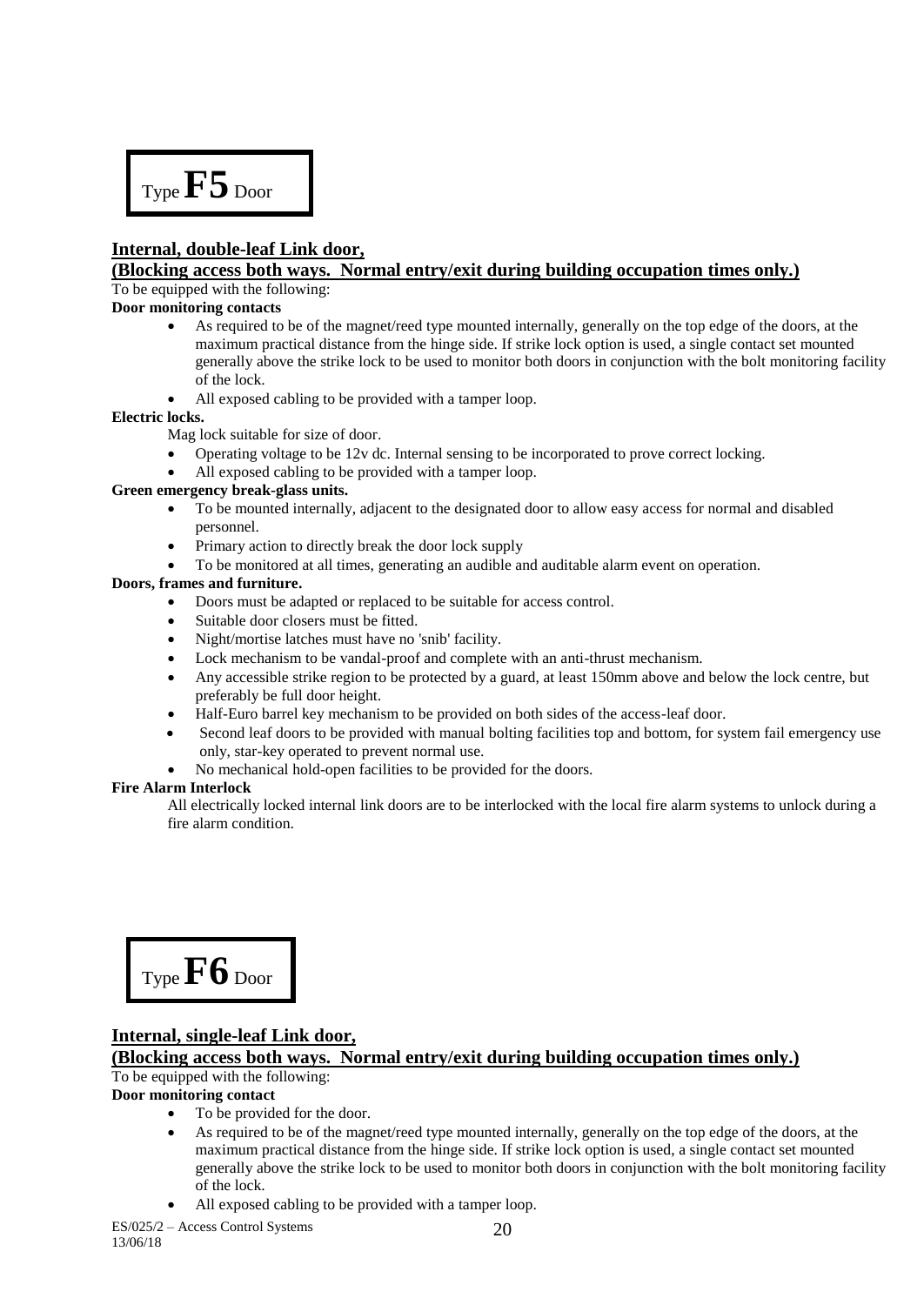#### **Electric lock.**

- Mag lock suitable for size of door
- Operating voltage to be 12v dc. Internal sensing to be incorporated to prove correct locking.
- All exposed cabling to be provided with a tamper loop.

#### **Green emergency break-glass units.**

- To be mounted internally, adjacent to the designated door to allow easy access for normal and disabled personnel.
- Primary action to directly break the door lock supply
- To be monitored at all times, generating an audible and auditable alarm event on operation.

#### **Door, frame and furniture.**

- Door must be adapted or replaced to be suitable for access control.
- Suitable door closer must be fitted.
- Lock mechanism to be vandal-proof and complete with an anti-thrust mechanism.
- Any accessible strike region to be protected by a guard, at least 150mm above and below the lock centre, but preferably be full door height.
- Half-Euro barrel key mechanism to be provided on both sides of the access-leaf door.
- No mechanical hold-open facilities to be provided for the doors.

#### **Fire Alarm Interlock**

All electrically locked internal link doors are to be interlocked with the local fire alarm systems to unlock during a fire alarm condition.

Addition **G1**

## **Override Key Facilities**

Access control override key facilities, where required to allow local goods access, will be provided by the installation of a key operated switch.

- Key-switch to be half-Euro barrel type with key removal in a single 'normal' position only.
- Key operation to open the lock circuit and block the door monitoring switches from generating an alarm.
- The key is to be retained in the override position, to stop the door being left in an 'alarm deactivated' condition.
- Two-pole switch action required: (Pole 1) to drop power to latch and/or lock, (Pole 2) to block alarm generation of door monitoring switches.
- Where latch and lock are fitted for a double leaf door, the common negative supply is to be broken by (Pole 1).
- Key differs to be agreed between the department and E&F, as suitable.
- Switch housing to be flush-mounted wherever possible, with 'security' type face-plate fixing screws.



## **Card activated door override**

In special circumstances, a normally 24hr locked, card entry only door, can be provided with an additional key-pad equipped card reader, located within a secure/manned area to provide an override facility.

The override when active will place the controlled door set in the free access unlocked mode, blocking all alarms. The additional reader will use the standard '\*' commands to activate and de-activate the override for as long as required. De-activation will revert the door set back to its normal 24hr locked, card entry only mode, and enable the associated alarms.

In operation, the additional reader will only be used when the location where it is installed is manned, the person manning the area using their ID card to activate the override only whilst they are present. Leaving the location at any time, they must deactivate the override.

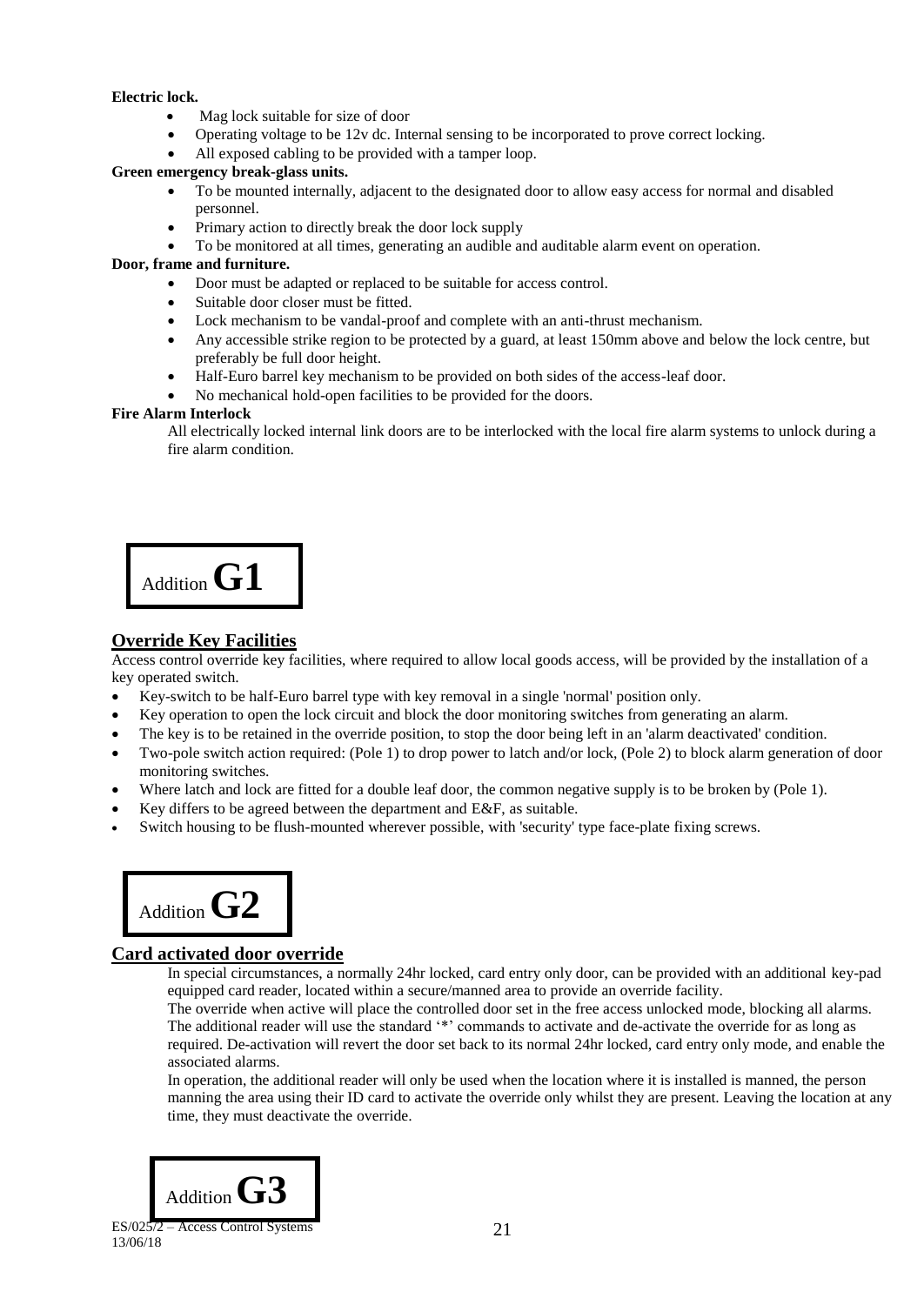## **Electric Door Hold-opens**

Internal links to other buildings, and some corridors in heavy traffic areas, have fire doors equipped with electric hold-open devices. These allow the doors to be held in the open position, unless a fire condition occurs, at which time the electric hold opens are released to close the doors to provide the fire barrier.

Where these doors are to be used by the access control system to provide additional internal security barriers, their hold open circuits will be modified to allow automatic closure by the access control system as well as the fire alarm system.

- Integrated closer / hold-open is preferred option.
- Magnetic type hold-opens to have suitable power for the doors they are fitted to.
- Preferred operating voltage 12v dc.

The direct interlock connection from the fire alarm system to be retained, to drop the door hold opens on alarm condition.

At lock-up, the access controller must also drop the doors to allow locking.

**Day mode**: Doors unlocked by the Access System, and hold-opens energised, personnel may then place the door in their hold-open position if desired.

**Night Mode:** Hold-opens de-energised and electric locks energised.

**Fire Mode**: Hold-opens de-energised and electric locks de-energised.

**Local green Emergency break-glass operated**: For emergency use when no Fire Alarm is present and the doors are in 'Night mode'.

Electric locks de-energised and monitor alarm is generated.



## **Local alarm Unit**

A self contained, local audible alarm unit to be fitted internally, adjacent to monitored door to provide a local alarm when door is opened.

- Unit to be self contained, triggered from separate magnetic door contacts.
- 12v dc powered, from Access Control system or local power.
- Hi/Lo tone sounder required.



## **Local alarm sounder**

Local audible alarm sounder fitted internally, adjacent to monitored door to provide a local alarm when door is opened without a valid card read or pass-back signal.

- Sounder to be initiated from an auxiliary output of the local door Access Control interface.
- 12v dc powered, from Access Control system.
- Hi/Lo tone sounder required.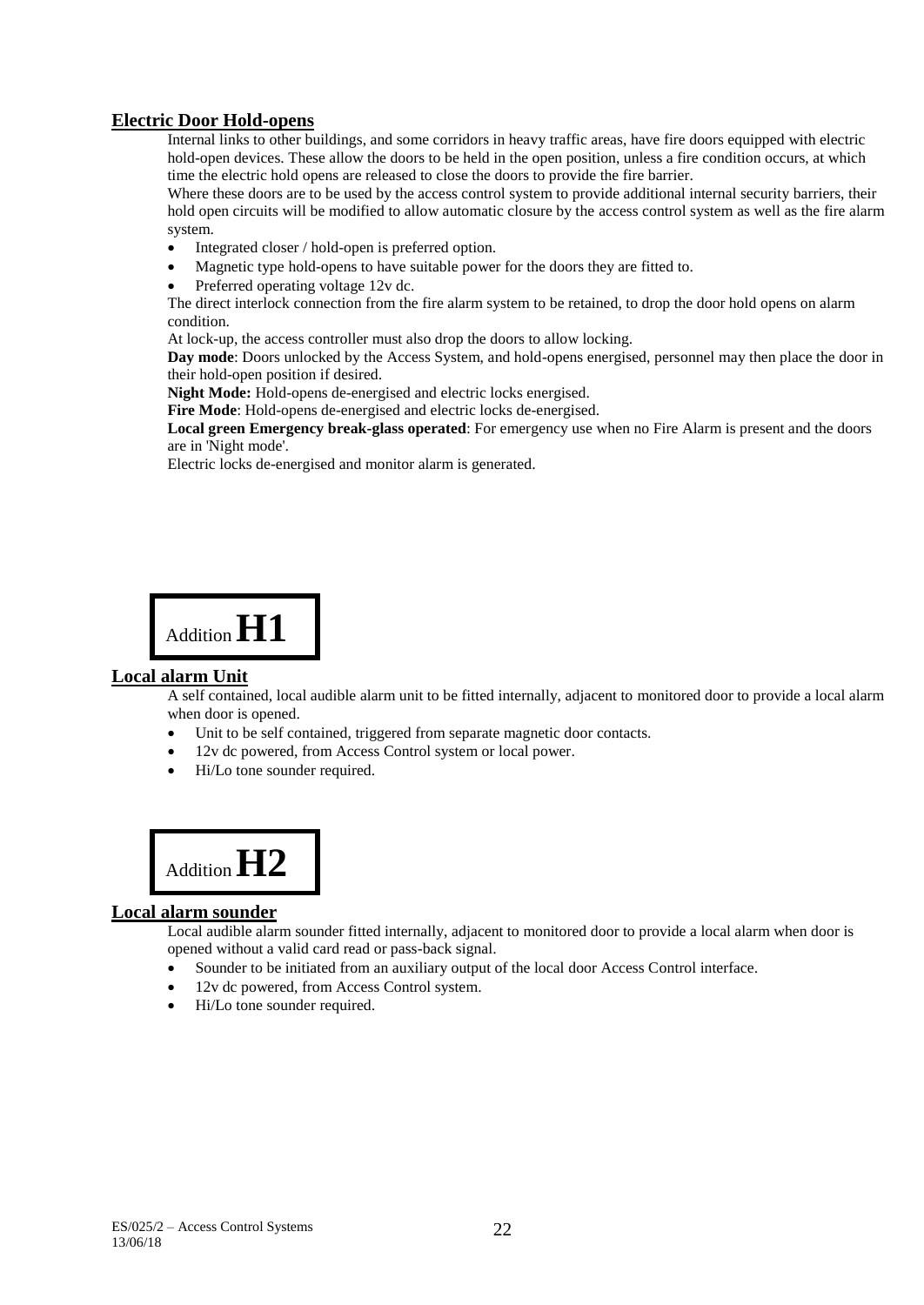# **General Requirements**

## **Access controlled Perimeter doors**

All access controlled doors fitted with an IN reader must also have an Exit reader installed. All other perimeter doors must be mag locked and controlled via a programmable auxiliary output making the building secure.

#### **Perimeter Door Alarm.**

Each individual building is to be provided with perimeter door alarms, derived from the local Access Controller for reporting to the University Central Control Room.

## **Internal Door Alarm.**

Each individual building is to be provided with internal door alarms, derived from the local Access Controller for reporting to the University Central Control Room

#### **Battery Back-up**

A minimum of 30 minutes battery back-up will be provided to maintain the systems fully operational during power outages, which should allow sufficient time to arrange for manual locking arrangements to be made should the outage persist, but some situation may merit a longer battery backup, depending on risk and consequences of failure.

## **Telephones**

Internal, and adjacent to every access controlled main entrance, a telephone will be installed to afford non-card holders a means of egress, via contacting the University 24hr Central Control Room. Security will then attend to deal with the release.

It is anticipated that occupants of the buildings, who have visitors staying after the normal lock-up times, will escort their visitors out of the building allowing them egress via their own 'cards'.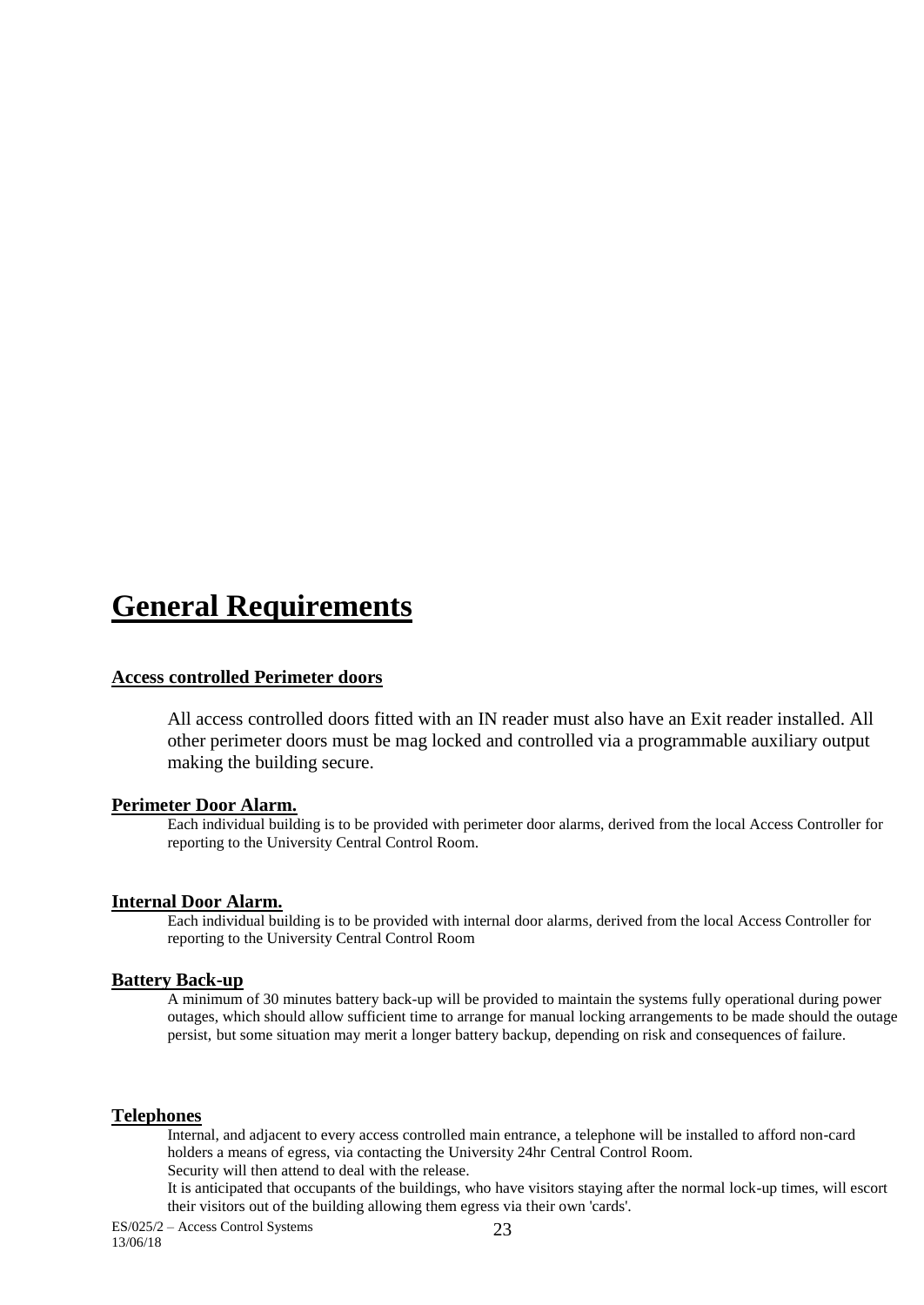#### **Fire Alarms**

In general, all perimeter doors will be unlocked automatically by their associated fire alarm systems. The locally provided, green emergency break-glass units will also allow egress as required.

Fire interlock relays must be provided adjacent to all controllers and lock power supply units.

All electric door locks are to be of the magnetic type only to ensure doors fail in the open position.

#### **Signage**

#### **Main entrance**

All signage associated with entering and leaving the building, together with the provision of a local internal telephone, will be the responsibility of E&F. All Access Controlled buildings to be provided with adequate signage to inform those entering of the times when 'lock-up' will occur.

#### **"WARNING**

**This building, including all associated perimeter doors, will automatically lock between the hours of**  *18:00 and 08:00***, Monday to Friday on normal working days. If you hold no rights of entry/egress for this building, and are intending to be within the building after lock-up, please ensure that your host escorts you out. Apologies for any inconvenience."**

Instructions also to be provided to inform those unable to gain exit what they must do.

#### **"INFORMATION**

**If you are unable to gain exit from this building, please use the adjacent internal telephone to contact the University Centre Control Room on Ext.22811."**

#### **Other perimeter doors**

All other perimeter entry/exit doors, which are monitored and automatically locked by the Access Control system but not equipped for card entry, are to be provided with warning signage.

# **"WARNING**

**Please note that this door is monitored and alarmed Information This door will automatically lock between the hours of 18:00 to 08:00. For egress or entry to the building outside of these hours, please use the main access controlled door.** *Location stated***."**

All perimeter Fire/Emergency doors, which are monitored by the Access Control system, are to be provided with warning signage.

#### **"WARNING Emergency Exit Door, only.**